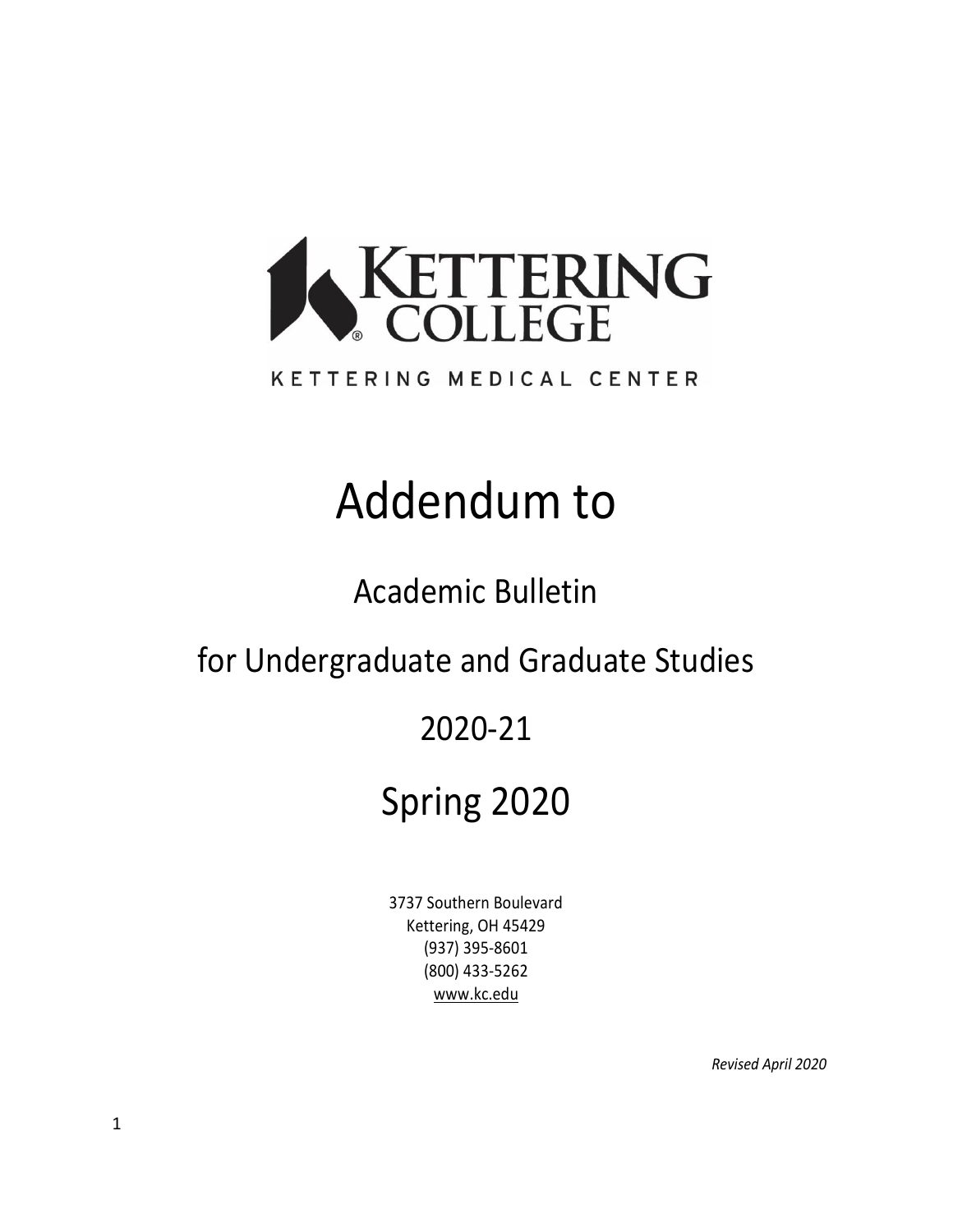## Contents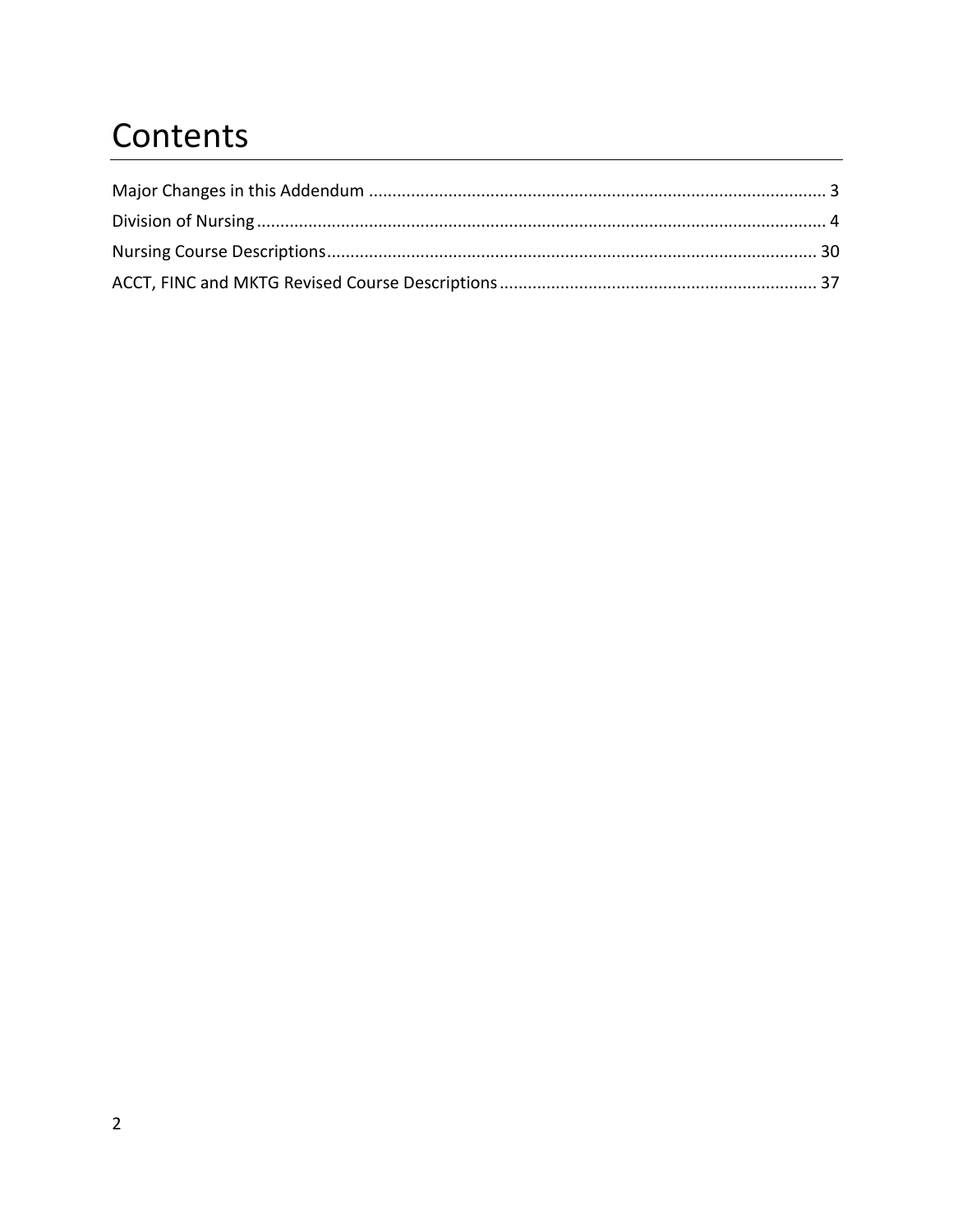### <span id="page-2-0"></span>Major Changes in this Addendum

- 1. **Nursing:** Changes were made to the admissions sections, enrollment requirements, and programs of study.
- 2. **Nursing Course Descriptions:** A number of new courses were added to the programs of study.
- 3. **ACCT, FINC and MKTG Course Descriptions:** Changes were made to the prerequisites, course numbers and course descriptions of certain courses.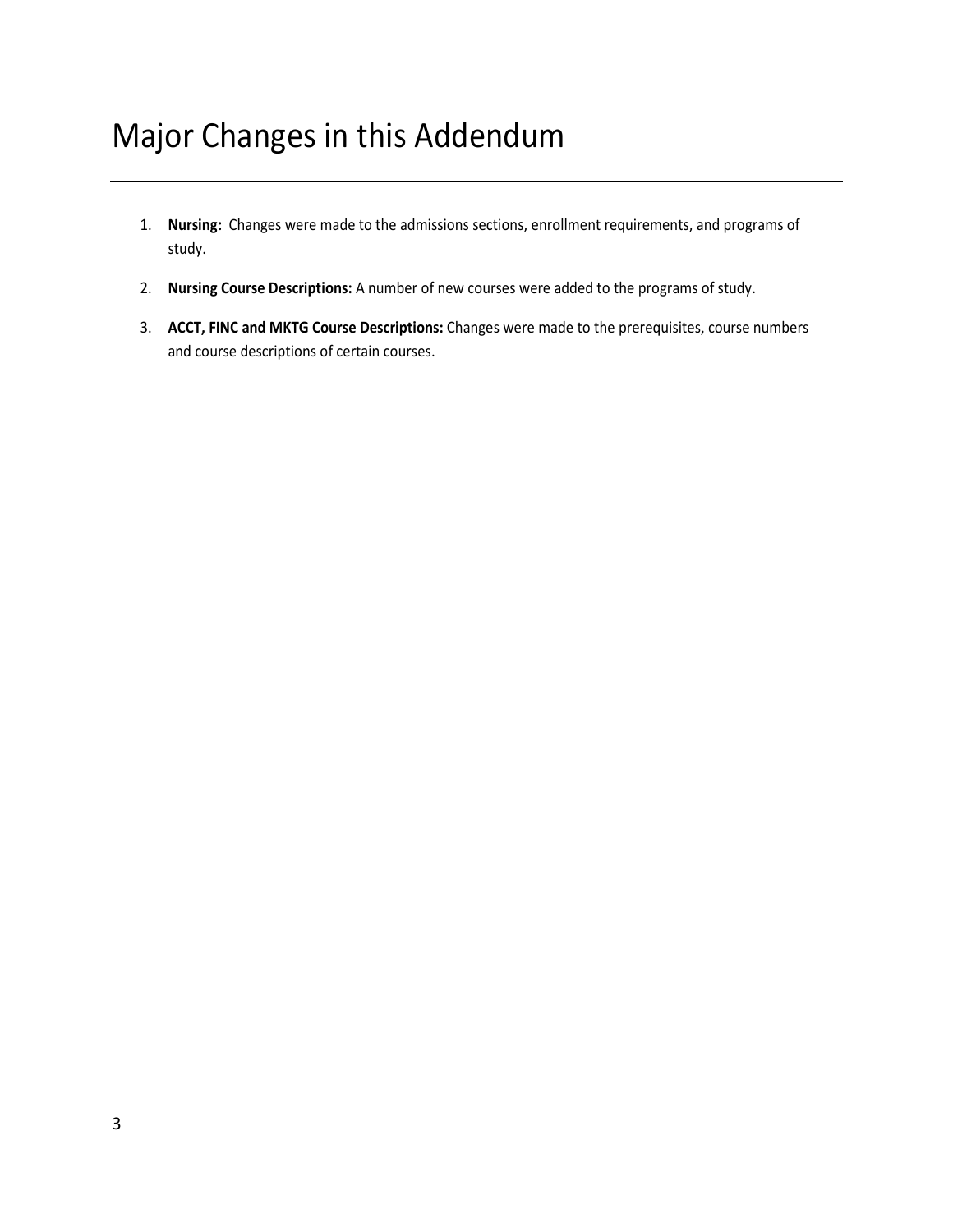### <span id="page-3-0"></span>Division of Nursing

Paula Reams, PhD, APRN, CNP, CNE, LMT, , Dean, Division of Nursing; Deleise S. Wilson, PhD, RN, Chair, Graduate Nursing; Lisa Huber, MSN, RN, COI, Chair, Undergraduate Nursing; Denise Sekerak, PhD, RN, Professional Development Chair; Devon Adams; Ashley Barnett; Marisa Blahovich; Adelaide Durkin; Cynthia Hammond; Melinda Hopkins; Jeanette Little; Mary Matese; Beverley McLean, inter-professional center simulation coordinator; Cynthia Parker; Jean Stivers; Joan Ulloth; Phillip Smith, inter-professional center simulation coordinator.

#### PROGRAM TRACKS OFFERED

- Three-year Bachelor of Science in Nursing prelicensure (BSN prelicensure)
- LPN-to-Bachelor of Science in Nursing track (LPN-to-BSN)
- Bachelor of Science in Nursing completion degree (BSN) for RNs (RN-to-BSN program)

#### BACCALAUREATE PHILOSOPHY AND ORGANIZING FRAMEWORK

Mission: The mission of the faculty of the Division of Nursing is to educate individuals to become competent professional nurses who meet the healthcare needs of individuals, families, communities, and populations. Within the context of Christian caring, our graduates are educated to provide compassionate care to the whole person.

Philosophy: The faculty affirm that a baccalaureate degree in nursing is the level of education needed to prepare tomorrow's graduates for contemporary nursing practice in order to assist individuals, families, communities, and populations to achieve an optimal individualized state of physical, mental, spiritual, and social well-being.

The faculty shares a common understanding of curricular concepts that are addressed in levels of progression in the nursing curriculum:

- Whole-person care is an approach to patient care that values individuals as persons made in God's image and influenced by a composite of physical, mental, social, environmental, and spiritual needs. The mind-bodyspirit connection is recognized as a crucial factor in achieving optimum health and well-being. As nurses care for patients, they affirm that each human being is endowed by the Creator with the power to choose, exert free will, learn, and grow. As individuals mature, they have accountability and responsibility for decisions that affect their personal outcomes.
- Christian caring is defined as providing nursing care in the tradition of the Master Healer. Nurses who provide Christian caring give compassionately to the whole person as a response to understanding God's love and grace toward humanity. The goal is to foster optimum health, provide restoration and quality of life when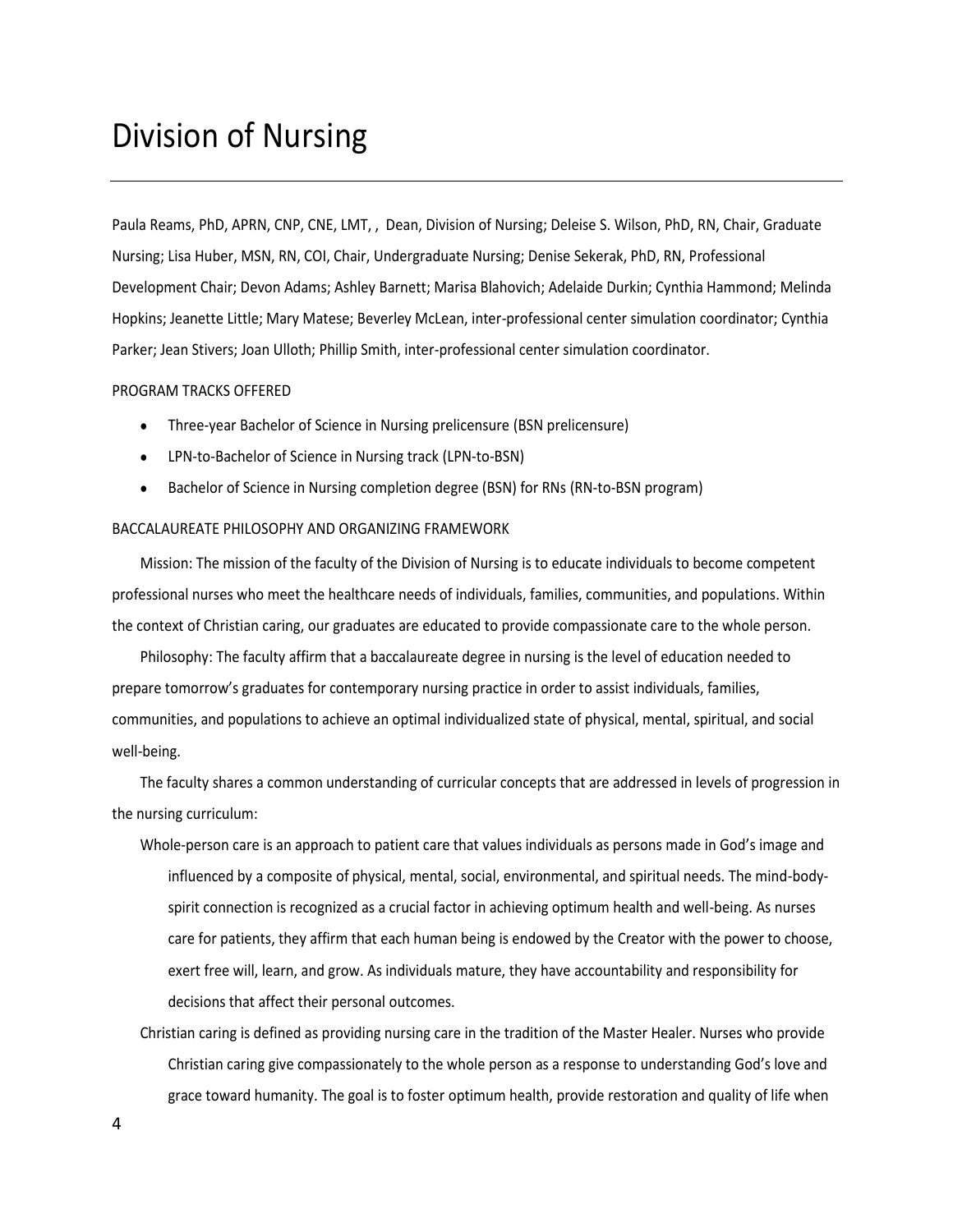possible, and bring comfort in suffering and dying, to anyone in need. This "ministry of caring" is a human response of service through which we reveal God's divine spirit.

- Professional nursing is embodied by the baccalaureate nurse, who is a generalist functioning autonomously and interdependently with members of the healthcare team and who is accountable for professional practice and image. Professional nurses use clinical judgment and reasoning to improve, maintain, or recover health, and to achieve the best possible quality of health, until death. Professional baccalaureate nurses are discriminators of research, implementers of evidence-based practice, and skillful users of communication and informatics who are knowledgeable of economic, political, and sociocultural factors that affect healthcare delivery systems and patient outcomes. They commit themselves to compassionate caring, and strong ethical values, and to the continuous development of themselves and others. They adhere to the regulations and code of nursing practice, assume accountability and responsibility for outcomes in their own practice and in delegated nursing care, and demonstrate a spirit of collaboration and flexibility.
- Learning is a lifelong journey of discovery of knowledge, skills, values, and attitudes in intellectual, psychomotor, emotional, and spiritual domains. It incorporates education from multiple avenues that contribute to the whole to build healthy individuals and societies. Understanding and applying theories of teaching can contribute to more effective learning.
- Continuum of care represents the complex concepts of environment, lifespan development, and sociocultural interaction that influence the provision of effective nursing care to individuals, families, communities, and populations.

#### END-OF-DEGREE STUDENT LEARNING OUTCOMES

The Bachelor of Science in Nursing graduate:

- Synthesizes knowledge from the arts and sciences and from nursing theory, practice, and evidence-based research to provide and to manage the healthcare needs of diverse community populations, patients, and families across the continuum of healthcare.
- Uses professional nursing judgment, informed by Christian principles, moral and ethical reasoning, professional nursing standards, and evidence-based practice to promote health, prevent disease, and provide safe, competent, whole-person nursing care across the continuum of healthcare.
- Is a compassionate and conscientious nurse who serves humanity and the profession of nursing in the spirit of Christian caring.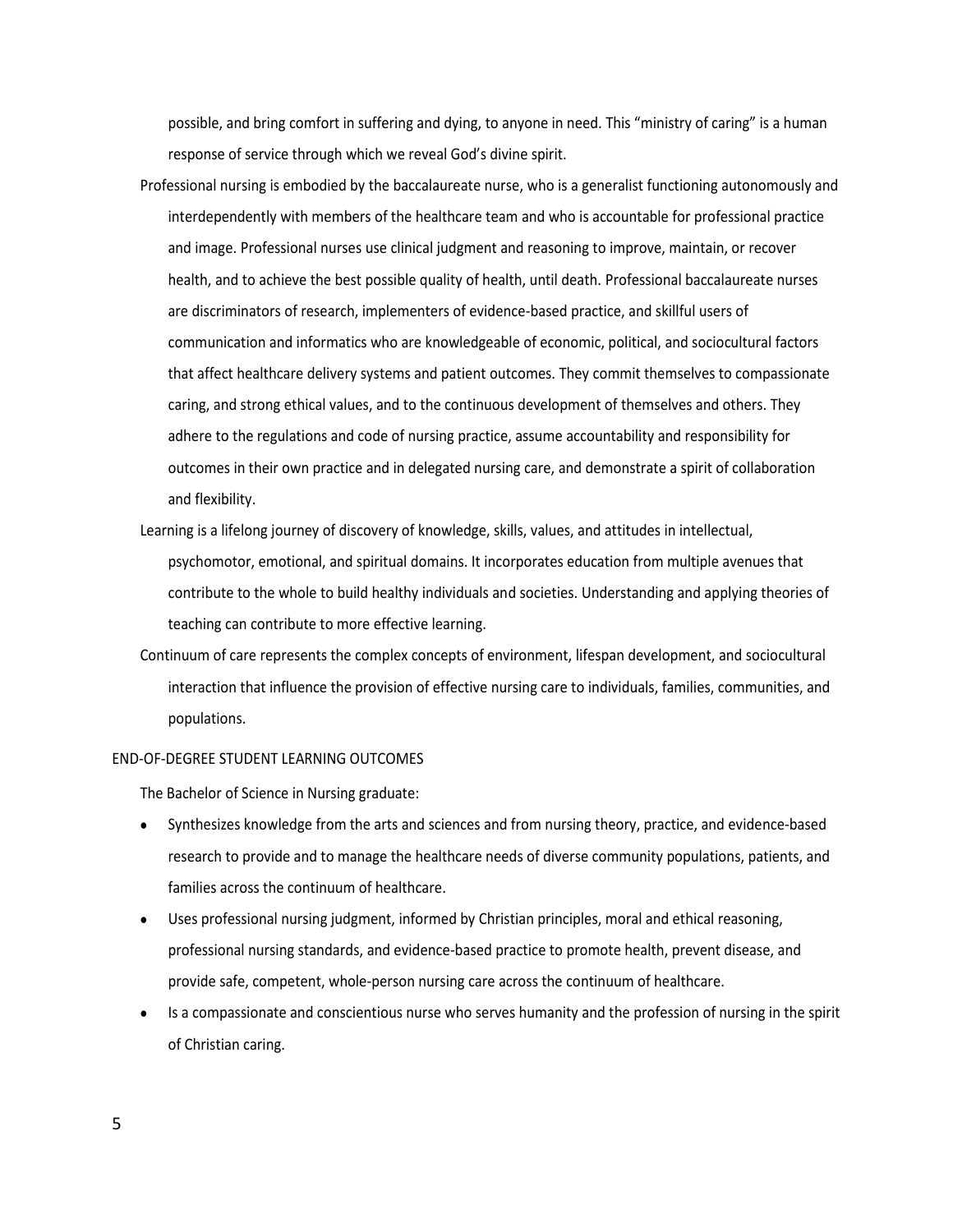- Uses written, verbal, non-verbal, and emerging technological methods to communicate effectively in the provision, management, and coordination of healthcare across the life span.
- Functions as a collaborative member of the interdisciplinary healthcare team to promote health, prevent disease, and provide evidence-based nursing care to individuals, families, communities, and populations across the continuum of healthcare.
- Incorporates leadership and management skills, and an understanding of organizations, to promote safety and quality care for individuals, families, communities, and populations.
- Designs care based upon an understanding of how regulatory policies, economic, political, and sociocultural forces directly and indirectly influence the healthcare system and professional nursing practice.
- Engages in learning-centered experiences that promote lifelong personal and professional growth within the scope of baccalaureate nursing practice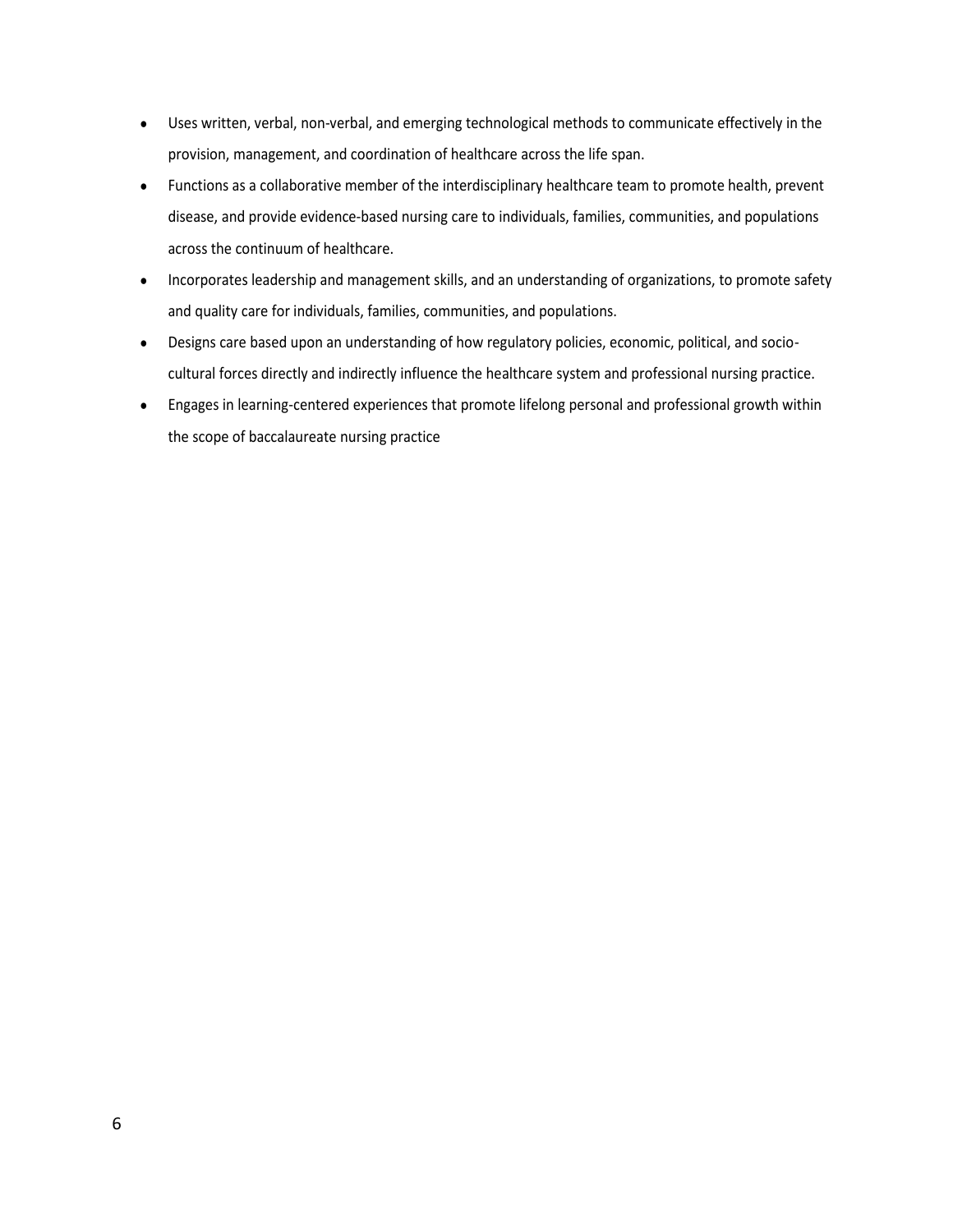#### DESCRIPTION OF DEGREE

The pre-licensure BSN degree at Kettering College is an innovative three-year program designed to prepare individuals for professional registered nurse practice and leadership. The degree consists of 127-128 semester credits, including 64 credits from arts and sciences courses and 63 nursing credits.

#### APPROVAL AND ACCREDITATION

The program is approved by the Ohio Board of Nursing, 17 S. High St., Suite 660, Columbus, OH 43215-3466, and accredited by the Accreditation Commission for Education in Nursing (ACEN), 3343 Peachtree Road N.E., Suite 850, Atlanta, GA 30326; 404-975-5000; [www.acenursing.org.](http://www.acenursing.org/)

#### ADMISSION

- Admission to the prelicensure program occurs two times each year once for the fall semester and once for the winter semester. Note: An exception to the two-times-a-year admission is the LPN-TO-BSN track, which admits students once a year for the fall semester.
- In order to be considered for admission prior to completion of all prerequisite courses, college transcripts must reflect completion of at least one required prerequisite science course that meets admission criteria.
- Deadlines: Application materials, including transcripts and student personal statement forms, are due by the deadlines below.

#### FALL ADMISSION DEADLINES

- Jan. 31: Application deadline
- Feb. 28: Kettering College offer of admission
- May 1: New student admission deposit due
- June 1: Registration opens for fall
- July 15: Final transcript due (all students)

The admissions decision will be communicated by the end of February. An admitted student will have until May 1 to either accept or decline the offer of admission.

Applications received by May 25 will be considered for program admission to fill any spots available after the Feb. 28 Kettering College offer of admission has been made. Students admitted after May 25 will have their admissions decision communicated by mid-June and will have 10 days to accept or decline.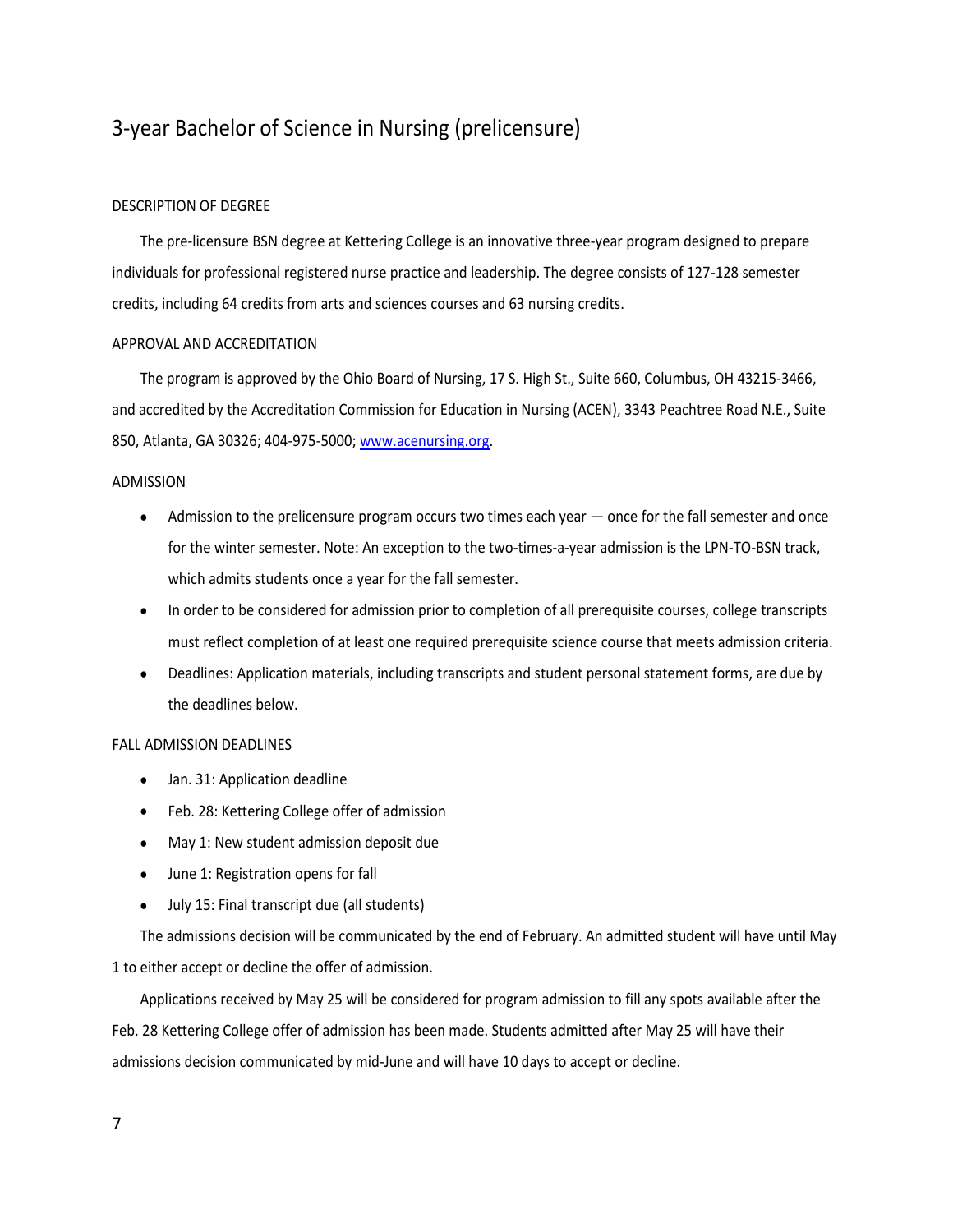#### WINTER ADMISSION DEADLINES

Kettering College offers Rolling Admission to the BSN pre-licensure program track, Winter entry term. Rolling admission means

- applications will be evaluated on a first come-first serve basis, where an applicant has achieved the minimum requirements for admission
- offers of admission will be granted on a first come-first serve basis whereby a student is ranked according to when their application was submitted and transcripts received by Admissions.
- All other things being equal, KC students will be given preference over transfer students.

#### ADMISSION CRITERIA

Applicants are considered for admission based on the following criteria:

- 1. Applicants must meet all Kettering College admission requirements.
- 2. Applicants must present college transcripts reflecting:
	- A cumulative GPA of 2.8 or above (on a 4.0 scale) AND a minimum grade of C in all required prerequisite courses.

| $\bullet$ |                 | Science prerequisite courses (minimum grade of C with a cumulative GPA of 2.8) |
|-----------|-----------------|--------------------------------------------------------------------------------|
|           | <b>BIOL 119</b> |                                                                                |
|           | <b>BIOL 129</b> |                                                                                |
|           | <b>CHEM 105</b> |                                                                                |
|           | <b>BIOL 151</b> |                                                                                |
| $\bullet$ |                 | Other required general education prerequisite courses (minimum grade of C)     |
|           | <b>ENGL 101</b> |                                                                                |
|           | <b>ENGL 102</b> |                                                                                |
|           | <b>COMM 215</b> |                                                                                |
|           | <b>MATH 105</b> |                                                                                |
|           | <b>PSYC 112</b> |                                                                                |
|           | <b>PSYC 138</b> |                                                                                |
|           | <b>SOCI 115</b> |                                                                                |
|           | <b>PEAC 178</b> |                                                                                |
|           | <b>HUMN</b>     |                                                                                |
|           | <b>HUMN</b>     |                                                                                |
|           | <b>KETC 101</b> |                                                                                |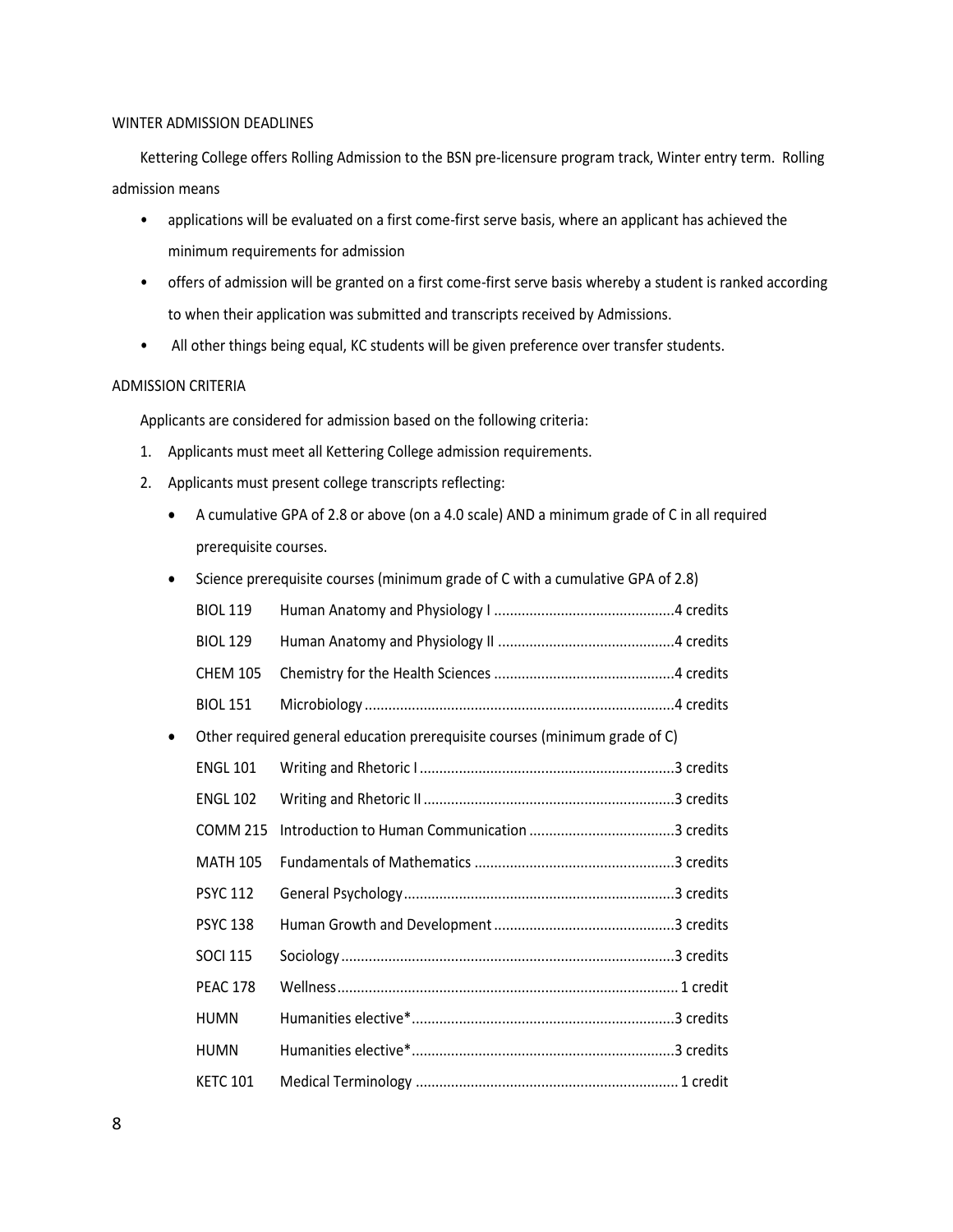\* Literature, history, philosophy, music, art, theater, or foreign language

- 3. Past failures and withdrawals in prerequisite courses or other nursing program courses will impact consideration for admission into the KC BSN program. Please contact the admissions office for any questions.
- 4. Additional qualifiers such as taking prerequisite courses at KC, previous academic degrees, and degrees in allied health may influence acceptance.
- 5. Students accepted into the program must maintain all admission requirements from the time of acceptance until their program start date.
- 6. Students admitted into the program must complete all required prerequisite courses with a C or better before year 2, semester 4.

#### NURSING PROGRAM TRANSFER APPLICANTS

Transfer students who have completed nursing courses in other programs will be evaluated individually for admission and placement and may be accepted on a space-available basis. Students with nursing failures and/or program-required course failures from other programs may be ineligible for transfer credit and/or program admission. Transfer students should submit application materials by the posted deadline in order to give time for transcripts to be evaluated for transferable credit.

A plan for success will be developed for each transfer student. This plan may include but not be limited to skills remediation, testing remediation, and auditing of previous nursing courses as determined by the Division of Nursing. General College policies on tuition and fees for remediation of courses will apply.

#### ENROLLMENT

Students accepted into the nursing program must meet the requirements defined below.

1. **Cardiopulmonary resuscitation (CPR)/ basic life support (BLS):** All nursing students must be certified in basic life support, also known as cardiopulmonary resuscitation, issued by the American Heart Association or American Red Cross in its BLS for the Healthcare Provider course. Students must complete this certification course at Kettering College during the time period designated by the nursing program. Upon acceptance to the nursing program, students will receive further information regarding BLS certification. If an admitted student already has American Heart Association or American Red Cross BLS for Healthcare Provider certification and does not wish to recertify at the time of admission, the student must sign an informational waiver form taking responsibility for keeping BLS certification current throughout their enrollment in the program.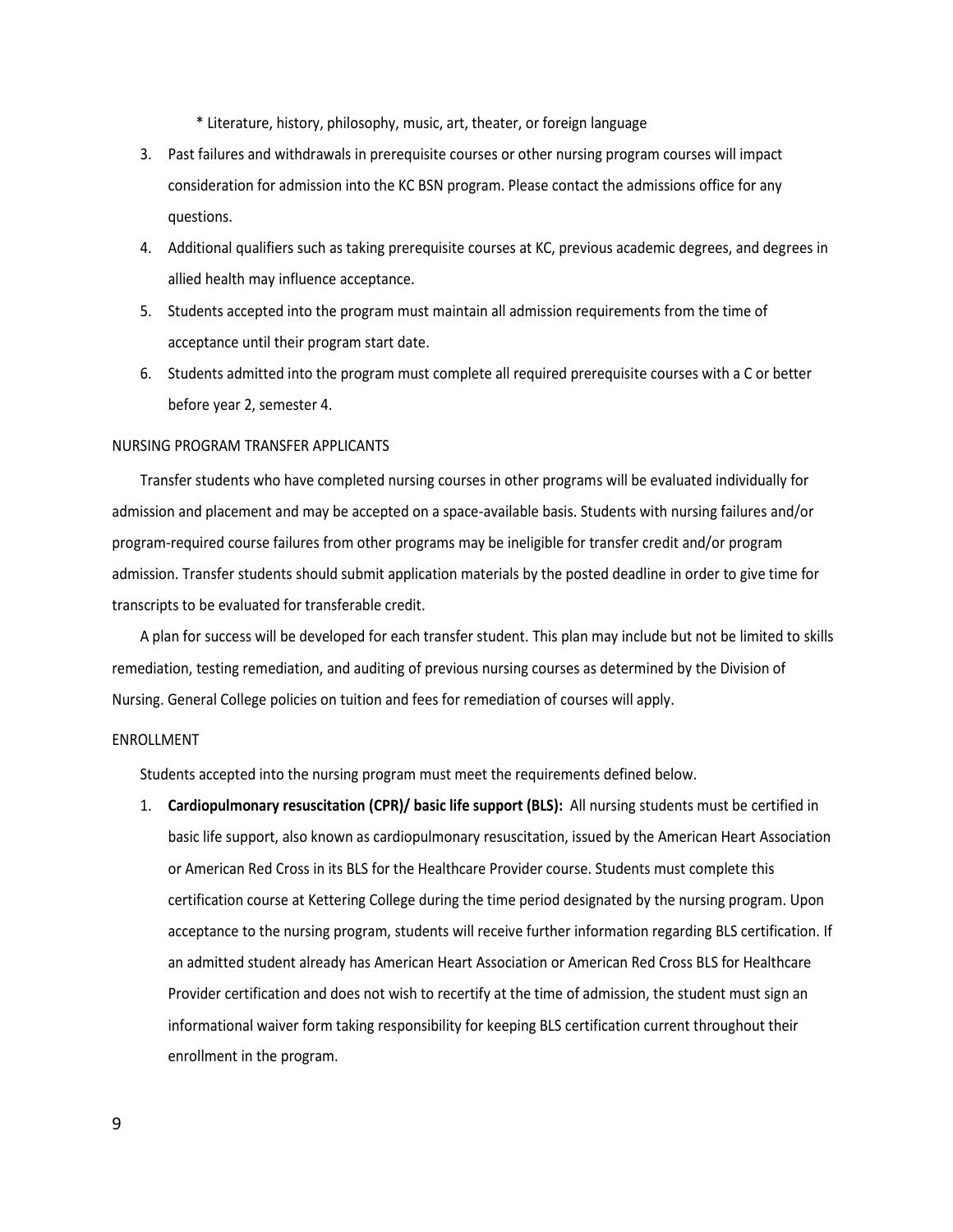- 2. Background check and fingerprinting: Students must request and pay to have a criminal background check and fingerprinting performed by a College-approved service no more than six months prior to the first nursing course or the semester of entry for transfer students. The Ohio Board of Nursing or any state's Board of Nursing may deny testing or licensure to individuals based on results of their background check and fingerprinting report. Background check results must be received at least one week prior to the start of the first semester of nursing courses.
- 3. Health requirements: Students must show documentation of compliance with all health requirements at least one week prior to the start of the first semester of nursing courses.
- 4. Computer proficiency: All students accepted into the nursing program are expected to be proficient in computer skills required for document preparation, Internet usage, and emailing.
- 5. Technical standards: Applicants must meet certain physical and health requirements defined as technical standards. The standards are described on the College website and in the *Student Handbook.* If a student has known disabilities in any area, he or she will be required to inform the College of these limitations prior to the start of the program, and a determination will be made regarding his or her eligibility.

#### PROGRESSION

To progress in the program, students must:

- Achieve a minimum grade of C in all courses required for the BSN degree.
- Maintain health requirements and current immunization status.
- Maintain clearance of background check.
- Complete all arts, science, religion, and humanities courses required for the BSN degree by the end of semester 8 in order to progress to semester 9 (final semester of program).

#### IN PROGRESS GRADE OR LEAVE OF ABSENCE STATUS

Students receiving a grade of "in progress" or taking a leave of absence must communicate their intent for resuming coursework in the nursing program to their academic advisor or program chair according to the readmission deadlines below.

Remediation will be required for students who have been out of the nursing program for two semesters or longer. A plan of success will be developed on an individual basis. This plan may include but not be limited to skills remediation, testing remediation, and auditing of previous nursing courses as determined by the Division of Nursing. General College policies on tuition and fees for remediation of courses will apply.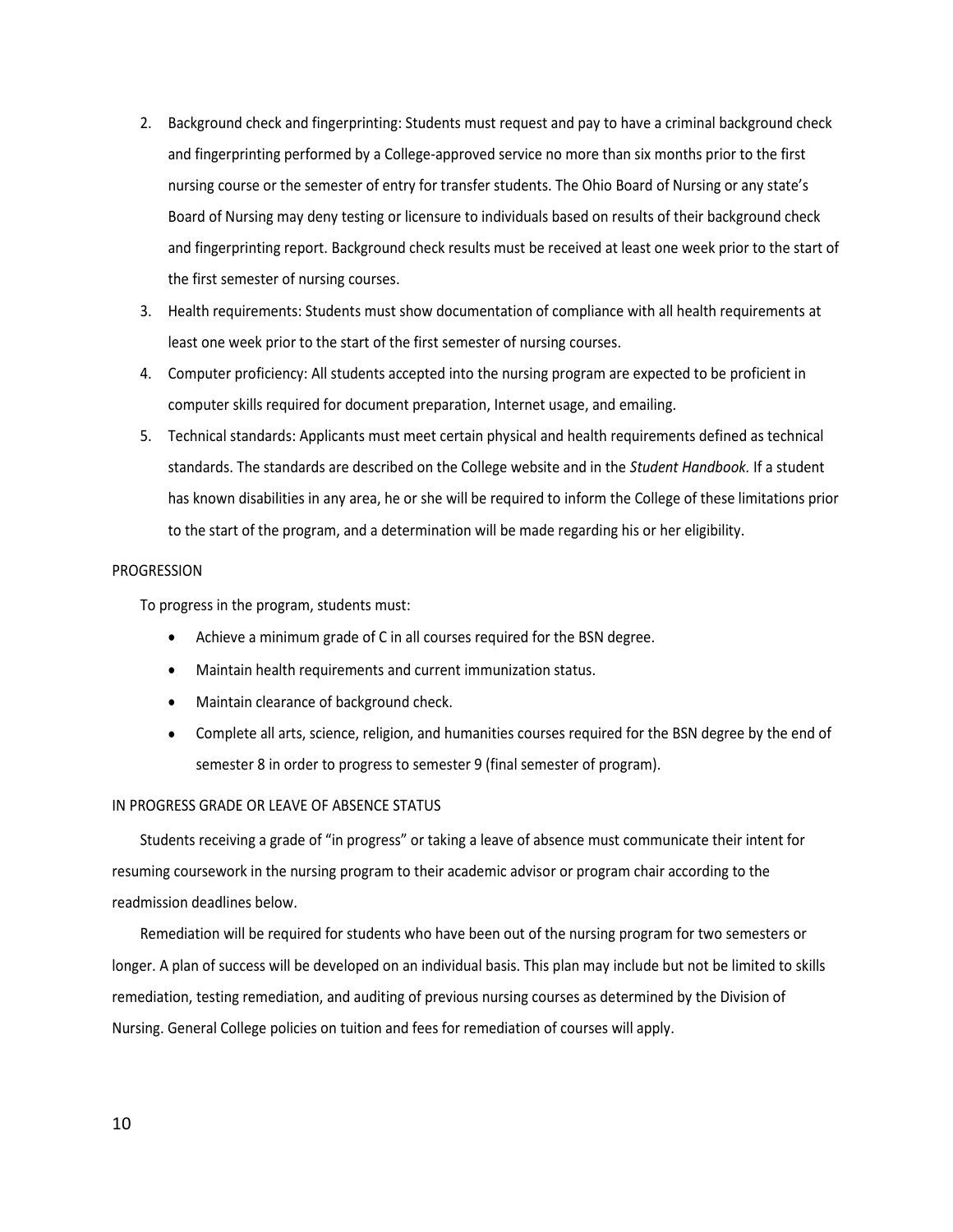#### READMISSION

Students who do not meet progression requirements are removed from the nursing program; if eligible, they may apply for readmission. Selection for readmission is competitive.

#### READMISSION DEADLINES

- A student failing any nursing course must submit an application for readmission within five days after the semester in which progression is interrupted.
- A student with a grade of IP (in progress) or leave of absence status must submit an application for readmission at least one semester prior to desired re-entry to the program.

#### READMISSION CRITERIA

- 1. Students who are readmitted enter under the curriculum, program policies, and *Academic Bulletin* offered the semester of re-entry into the program. Students must meet all nursing enrollment criteria.
- 2. Requests for readmission will be evaluated individually. The decision to readmit a student is based on the following criteria:
	- Review and evaluation of student's academic and clinical performance at the time of withdrawal or dismissal.
	- Minimum Kettering College cumulative GPA of 2.6 (a higher GPA may be needed to be competitive).
	- Available space in the nursing program.
	- Evaluation of the student's standing, relative to any revisions that may have occurred in the curriculum, courses, or requirements.
- 3. Remediation will be required for students who have been out of the nursing program for two semesters or longer. A plan of success will be developed on an individual basis. This plan may include but not be limited to skills remediation, testing remediation, and auditing of previous nursing courses as determined by the Division of Nursing. General College policies on tuition and fees for remediation of courses will apply.
- 4. Students are not eligible for readmission if either of two circumstances applies:
	- Failure of NRSB 311 Foundations in Nursing
	- Failure in two nursing courses. During the WP/WF drop period, students earning a grade of C- or lower, or failing the clinical experience, will receive a WF grade. A grade of WF is equivalent to a failure.

#### GRADUATION

To graduate with a Bachelor of Science in Nursing degree, the student must have a minimum cumulative GPA of 2.00 on a 4.00 scale, as well as a minimum GPA of 2.00 on a 4.00 scale in nursing courses.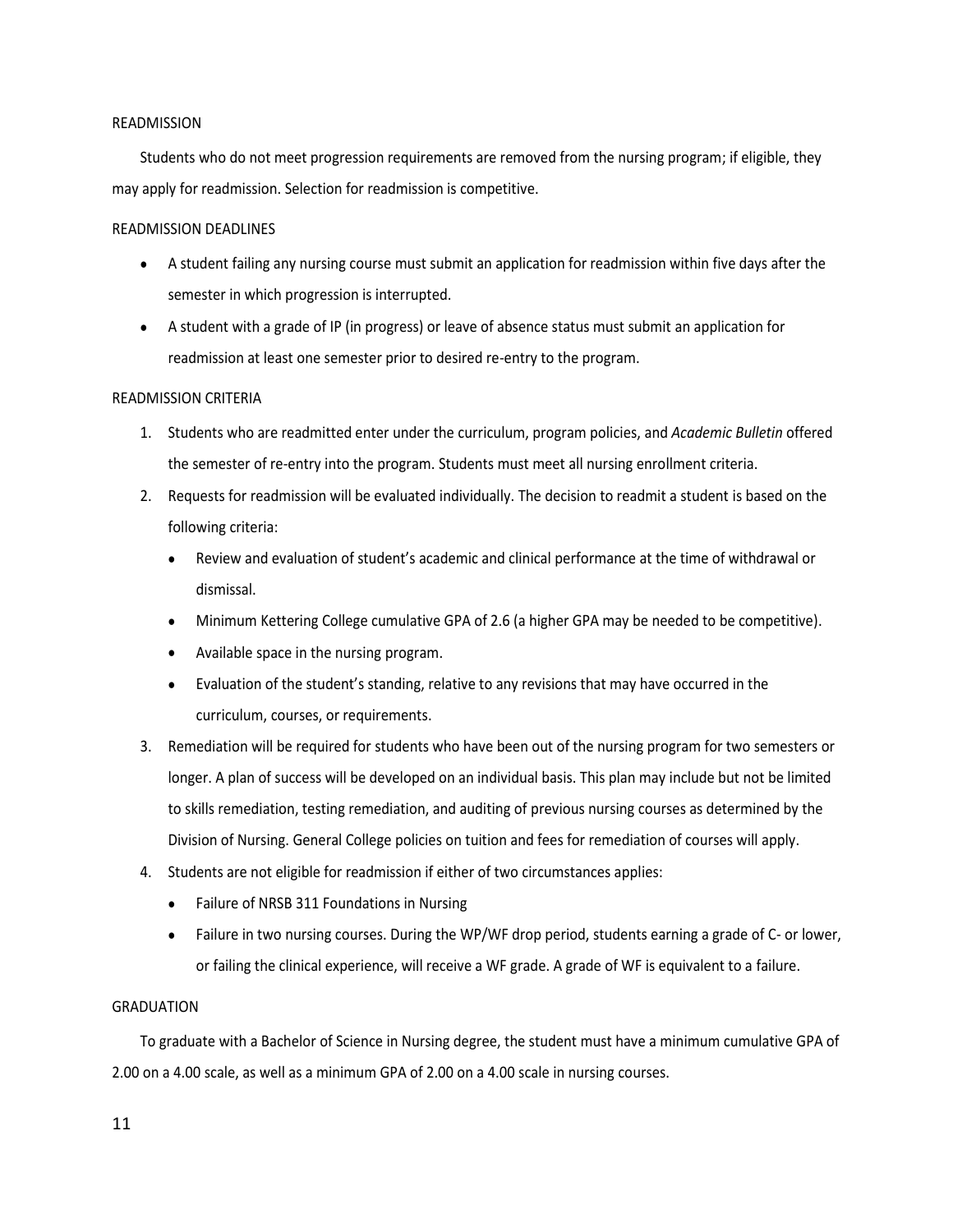### PROGRAM OF STUDY FOR 3-YEAR PRELICENSURE BSN DEGREE (FALL COHORT)

The nursing curriculum is designed for completion in three calendar years, or nine semesters of full-time study. Year-round instruction includes two 15-week semesters in fall and winter and one 10-week summer semester.

| YEAR 1, SEMESTER 1 (FALL COHORT) |                                                       |                |  |
|----------------------------------|-------------------------------------------------------|----------------|--|
| <b>BIOL 119</b>                  | Human Anatomy and Physiology I                        | $\overline{4}$ |  |
| <b>COMM 215</b>                  | Introduction to Human Communication                   | 3              |  |
| <b>ENGL 101</b>                  | Writing and Rhetoric I                                | 3              |  |
| <b>PEAC 178</b>                  | Wellness                                              | 1              |  |
| <b>PSYC 112</b>                  | <b>General Psychology</b>                             | 3              |  |
|                                  | <b>TOTAL</b>                                          | 14             |  |
| YEAR 1, SEMESTER 2 (FALL COHORT) |                                                       |                |  |
| <b>BIOL 129</b>                  | Human Anatomy and Physiology II                       | 4              |  |
| <b>CHEM 105</b>                  | Chemistry for Health Sciences                         | 4              |  |
| <b>ENGL 102</b>                  | Writing and Rhetoric II                               | 3              |  |
| <b>HUMN</b>                      | Humanities elective (literature, history, philosophy, |                |  |
|                                  | music, art, theater, or foreign language)             | 3              |  |
| <b>KETC 101</b>                  | <b>Medical Terminology</b>                            | $\mathbf{1}$   |  |
| <b>MATH 105</b>                  | <b>Fundamentals of Mathematics</b>                    | 3              |  |
|                                  | <b>TOTAL</b>                                          | 18             |  |
| YEAR 1, SEMESTER 3 (FALL COHORT) |                                                       |                |  |
| <b>BIOL 151</b>                  | Microbiology                                          | 4              |  |
| <b>HUMN</b>                      | Humanities elective (literature, history, philosophy, |                |  |
|                                  | music, art, theater, or foreign language)             | 3              |  |
| <b>PSYC 138</b>                  | Human Growth and Development                          | 3              |  |
| <b>SOCI 115</b>                  | Principles of Sociology                               | 3              |  |

TOTAL 13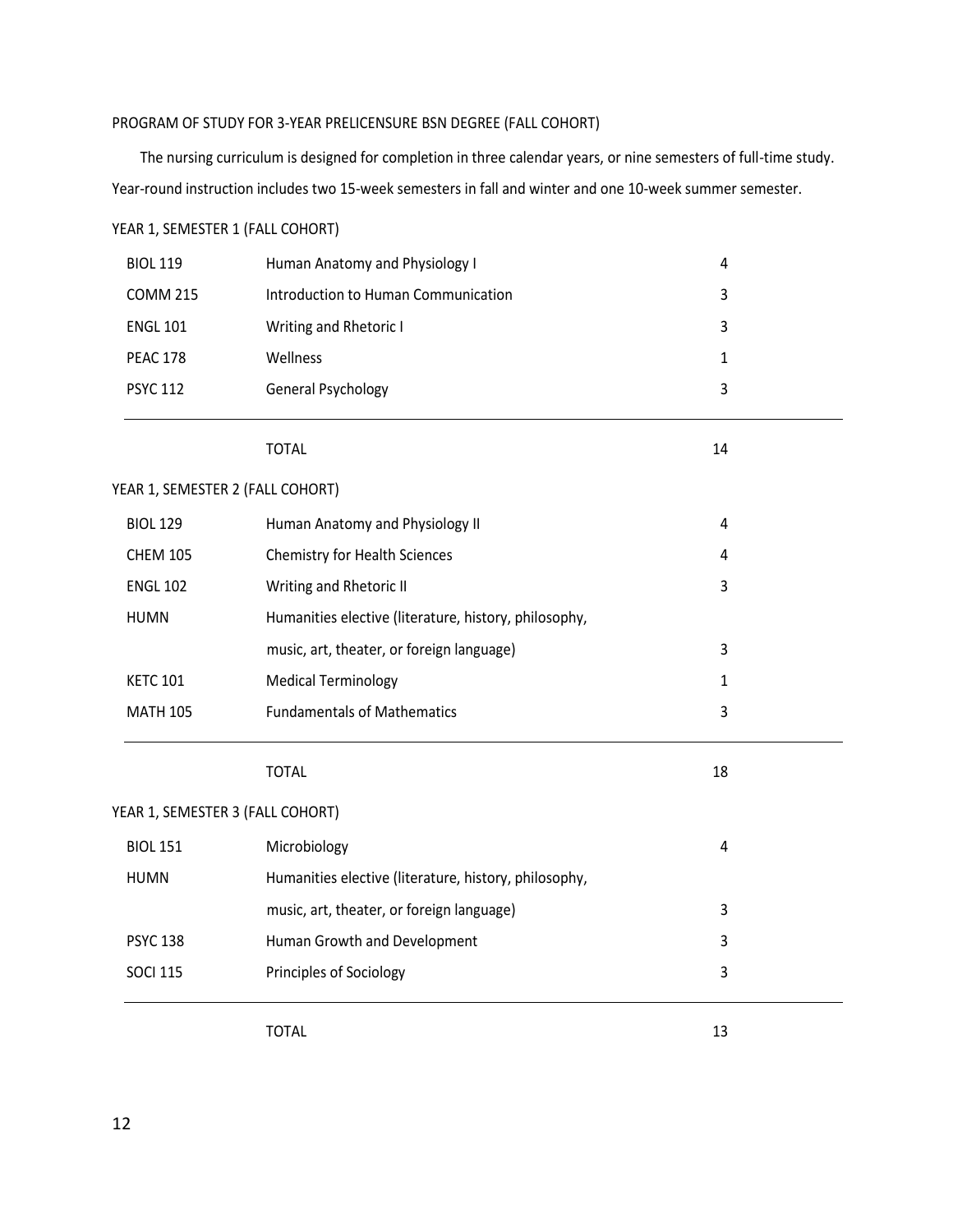### YEAR 2, SEMESTER 4 (FALL COHORT)

| <b>BIOL 350</b>                  | Pathophysiology                            | 3         |  |
|----------------------------------|--------------------------------------------|-----------|--|
| <b>RELB 101</b>                  | Seventh-day Adventist Fundamental Beliefs  |           |  |
|                                  | and the Healing Ministry of Christ         | 3         |  |
| <b>NRSB 305</b>                  | Pharmacology in Nursing                    | 3         |  |
| <b>NRSB 311</b>                  | <b>Foundations of Nursing</b>              | 5         |  |
|                                  | <b>TOTAL</b>                               | 14        |  |
| YEAR 2, SEMESTER 5 (FALL COHORT) |                                            |           |  |
| <b>MATH 215</b>                  | <b>Probability and Statistics</b>          | $3 - 4$   |  |
| <b>NRSB 301</b>                  | Wellness and Health Promotion              | 3         |  |
| <b>NRSB 321</b>                  | Care of Older Adults                       | 5         |  |
| <b>RELP 316</b>                  | Spirituality in Healing and Health Care    | 3         |  |
|                                  | <b>TOTAL</b>                               | $14 - 15$ |  |
| YEAR 2, SEMESTER 6 (FALL COHORT) |                                            |           |  |
| <b>RELX</b>                      | Religion elective                          | 3         |  |
| <b>NRSB 341</b>                  | <b>Family Nursing Concepts</b>             | 6         |  |
| <b>NRSB 355</b>                  | Population Health Concepts (hybrid)        | 4         |  |
|                                  | <b>TOTAL</b>                               | 13        |  |
| YEAR 3, SEMESTER 7 (FALL COHORT) |                                            |           |  |
| <b>RELP 306</b>                  | Spiritual Dimensions of Death and Dying    | 3         |  |
| <b>NRSB 331</b>                  | Psychiatric/Mental Health Nursing Concepts | 4         |  |
| <b>NRSB 361</b>                  | Theory: Alterations in Adult Health I      | 3         |  |
| <b>NRSB 362</b>                  | Clinical: Alterations in Adult Health I    | 3         |  |
| <b>NRSB 371</b>                  | Nursing Research (hybrid)                  | 3         |  |
|                                  |                                            |           |  |

TOTAL 16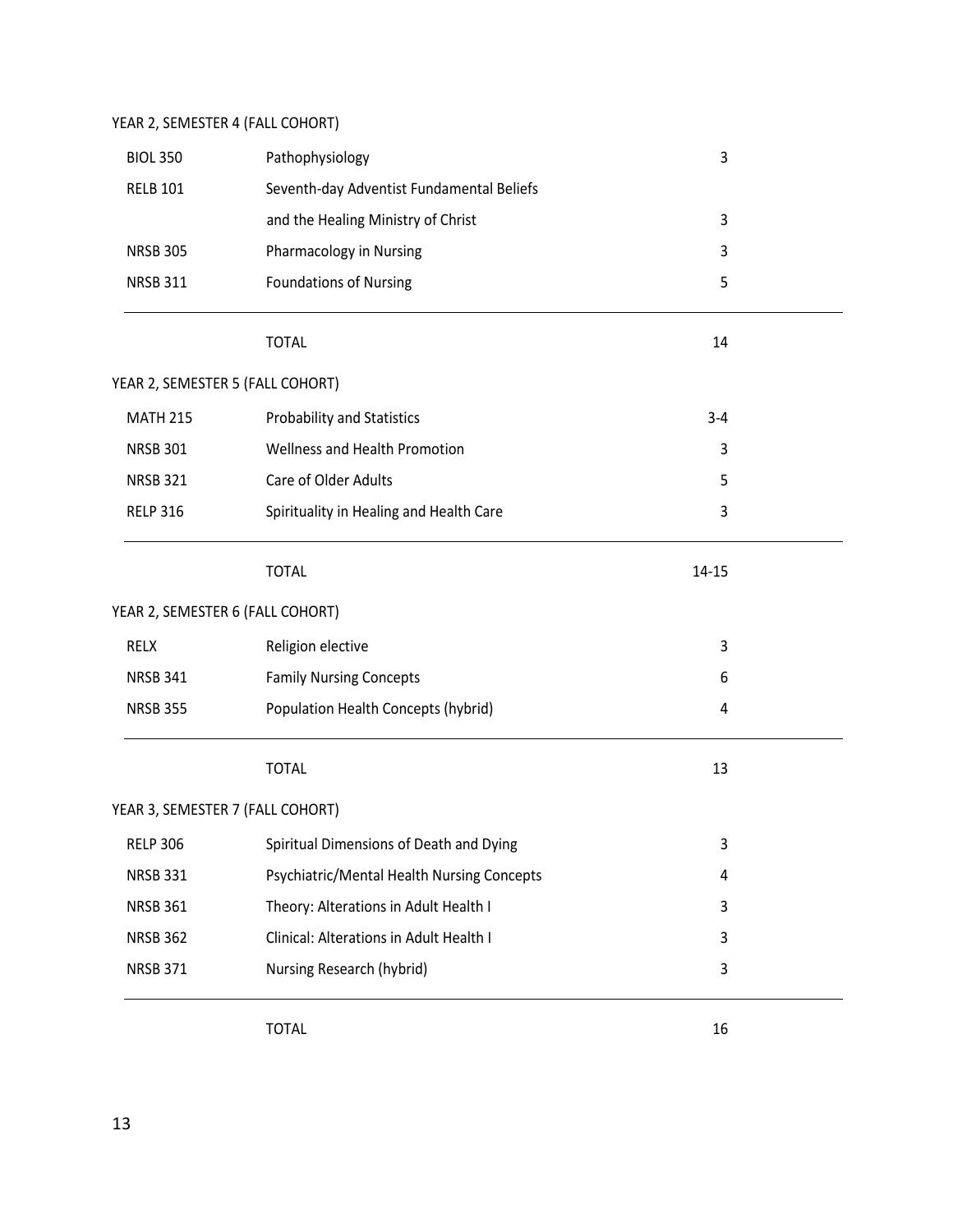### YEAR 3, SEMESTER 8 (FALL COHORT)

| <b>PEAC</b>     | Physical education activity course            | 1  |
|-----------------|-----------------------------------------------|----|
| <b>NRSB 401</b> | Theory: Alterations in Adult Health II        | 4  |
| <b>NRSB 402</b> | Clinical: Alterations in Adult Health II      | 4  |
| <b>NRSB 411</b> | Essentials of Nursing Leadership, Management, |    |
|                 | and Informatics (hybrid)                      | 3  |
|                 | <b>TOTAL</b>                                  | 12 |
|                 | YEAR 3, SEMESTER 9 (FALL COHORT)              |    |
| <b>NRSB 421</b> | <b>Theory: Advanced Nursing Concepts</b>      | 6  |
| <b>NRSB 423</b> | <b>Clinical: Advanced Nursing Concepts</b>    | 4  |
| <b>NRSB 435</b> | <b>NCLEX-RN Success Strategies</b>            | 3  |

TOTAL 13

14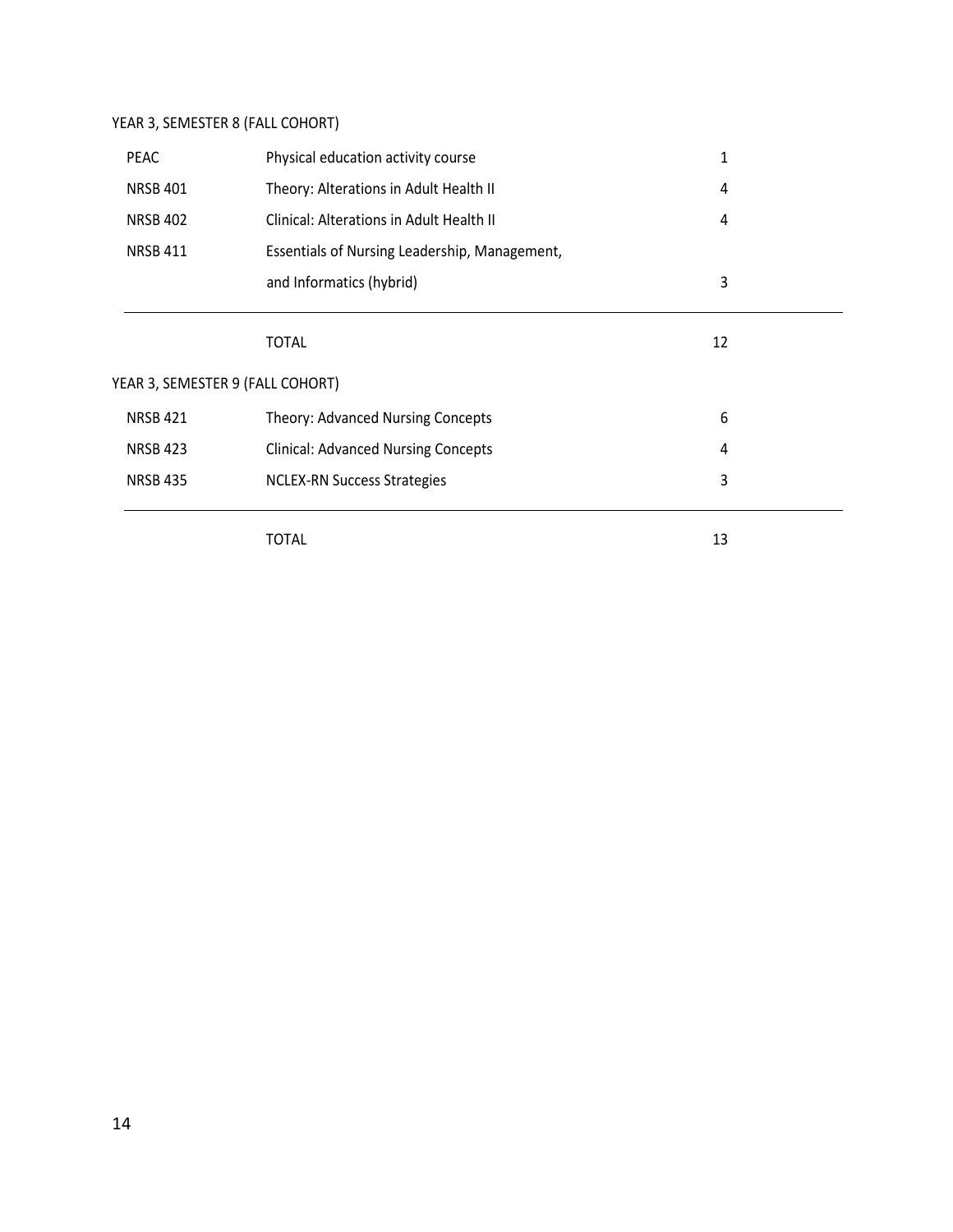### PROGRAM OF STUDY FOR 3-YEAR PRELICENSURE BSN DEGREE (WINTER COHORT)

The nursing curriculum is designed for completion in three calendar years, or nine semesters of full-time study. Year-round instruction includes two 15-week semesters in fall and winter and one 10-week summer semester.

| <b>BIOL 119</b> | Human Anatomy and Physiology I                        | 4            |  |
|-----------------|-------------------------------------------------------|--------------|--|
| <b>BIOL 151</b> | Microbiology                                          | 4            |  |
| <b>HUMN</b>     | Humanities elective (literature, history, philosophy, |              |  |
|                 | music, art, theater, or foreign language)             | 3            |  |
| <b>ENGL 101</b> | Writing and Rhetoric I                                | 3            |  |
| <b>PSYC 112</b> | General Psychology                                    | 3            |  |
|                 | <b>TOTAL</b>                                          | 17           |  |
|                 | YEAR 1, SEMESTER 2 (WINTER COHORT)                    |              |  |
| <b>BIOL 129</b> | Human Anatomy and Physiology II                       | 4            |  |
| <b>COMM 215</b> | Introduction to Human Communication                   | 3            |  |
| <b>ENGL 102</b> | Writing and Rhetoric II                               | 3            |  |
| <b>KETC 101</b> | <b>Medical Terminology</b>                            | $\mathbf{1}$ |  |
| <b>PEAC 178</b> | Wellness                                              | $\mathbf{1}$ |  |
|                 | <b>TOTAL</b>                                          | 12           |  |
|                 | YEAR 1, SEMESTER 3 (WINTER COHORT)                    |              |  |
| <b>CHEM 105</b> | Chemistry for Health Sciences                         | 4            |  |
| <b>HUMN</b>     | Humanities elective (literature, history, philosophy, |              |  |
|                 | music, art, theater, or foreign language)             | 3            |  |
| <b>MATH 105</b> | <b>Fundamentals of Mathematics</b>                    | 3            |  |
| <b>PSYC 138</b> | Human Growth and Development                          | 3            |  |
| <b>SOCI 115</b> | Principles of Sociology                               | 3            |  |
|                 |                                                       |              |  |

YEAR 1, SEMESTER 1 (WINTER COHORT)

TOTAL 16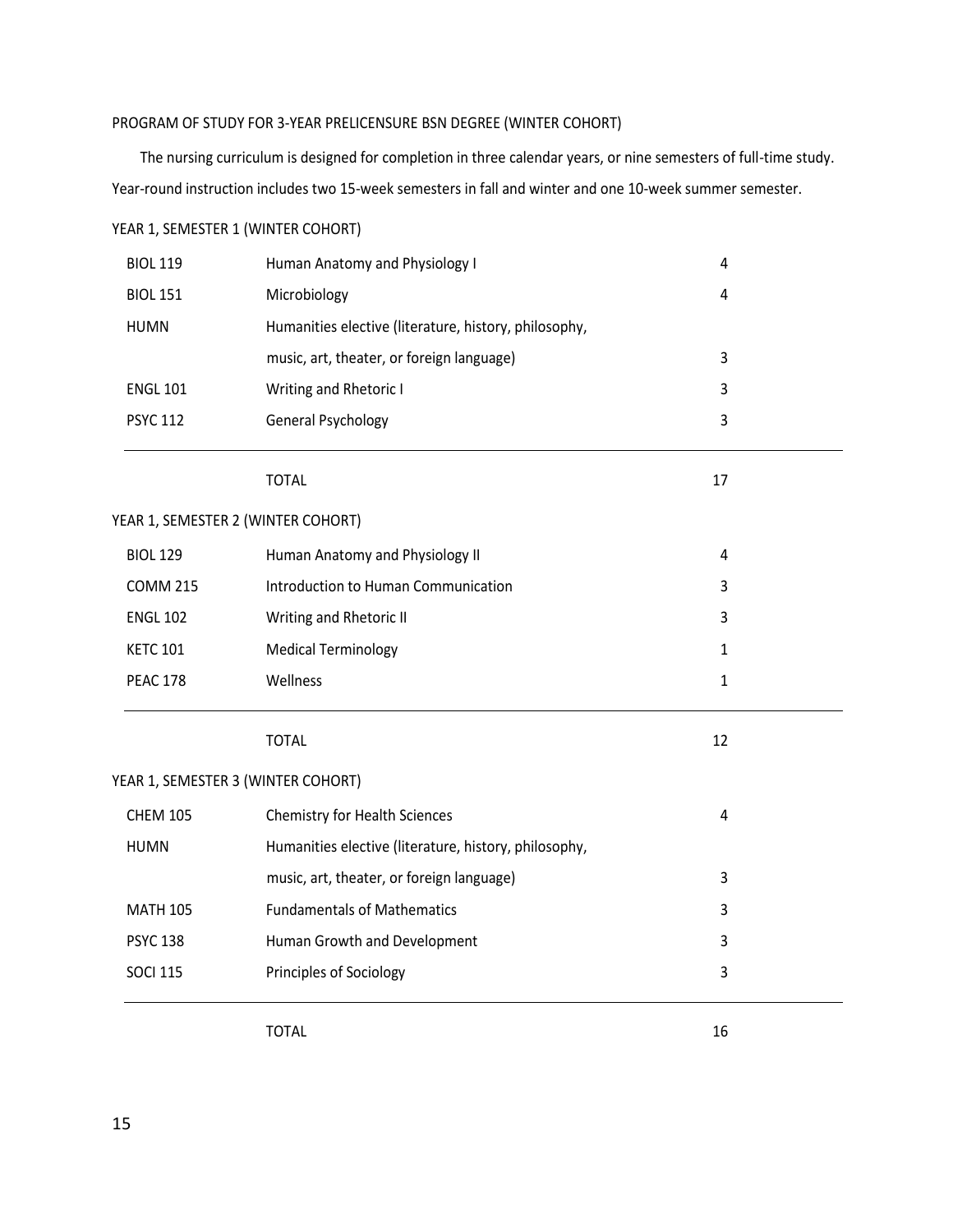### YEAR 2, SEMESTER 4 (WINTER COHORT)

| <b>BIOL 350</b> | Pathophysiology                            | 3       |  |
|-----------------|--------------------------------------------|---------|--|
| <b>RELB 101</b> | Seventh-day Adventist Fundamental Beliefs  |         |  |
|                 | and the Healing Ministry of Christ         | 3       |  |
| <b>NRSB 305</b> | Pharmacology in Nursing                    | 3       |  |
| <b>NRSB 311</b> | <b>Foundations of Nursing</b>              | 5       |  |
|                 | <b>TOTAL</b>                               | 14      |  |
|                 | YEAR 2, SEMESTER 5 (WINTER COHORT)         |         |  |
| <b>NRSB 301</b> | Wellness and Health Promotion              | 3       |  |
| <b>NRSB 321</b> | Care of Older Adults                       | 5       |  |
| PEAC            | Physical education activity course         | 1       |  |
| <b>RELX</b>     | Religion elective                          | 3       |  |
|                 | <b>TOTAL</b>                               | 12      |  |
|                 | YEAR 2, SEMESTER 6 (WINTER COHORT)         |         |  |
| <b>NRSB 341</b> | <b>Family Nursing Concepts</b>             | 6       |  |
| <b>NRSB 355</b> | Population Health Concepts (hybrid)        | 4       |  |
| <b>MATH 215</b> | <b>Probability and Statistics</b>          | $3 - 4$ |  |
|                 | <b>TOTAL</b>                               | 13-14   |  |
|                 | YEAR 3, SEMESTER 7 (WINTER COHORT)         |         |  |
| <b>NRSB 331</b> | Psychiatric/Mental Health Nursing Concepts | 4       |  |
| <b>NRSB 361</b> | Theory: Alterations in Adult Health I      | 3       |  |
| <b>NRSB 362</b> | Clinical: Alterations in Adult Health I    | 3       |  |
| <b>NRSB 371</b> | Nursing Research                           | 3       |  |
| <b>RELP 316</b> | Spirituality in Healing and Health Care    | 3       |  |
|                 |                                            |         |  |

TOTAL 16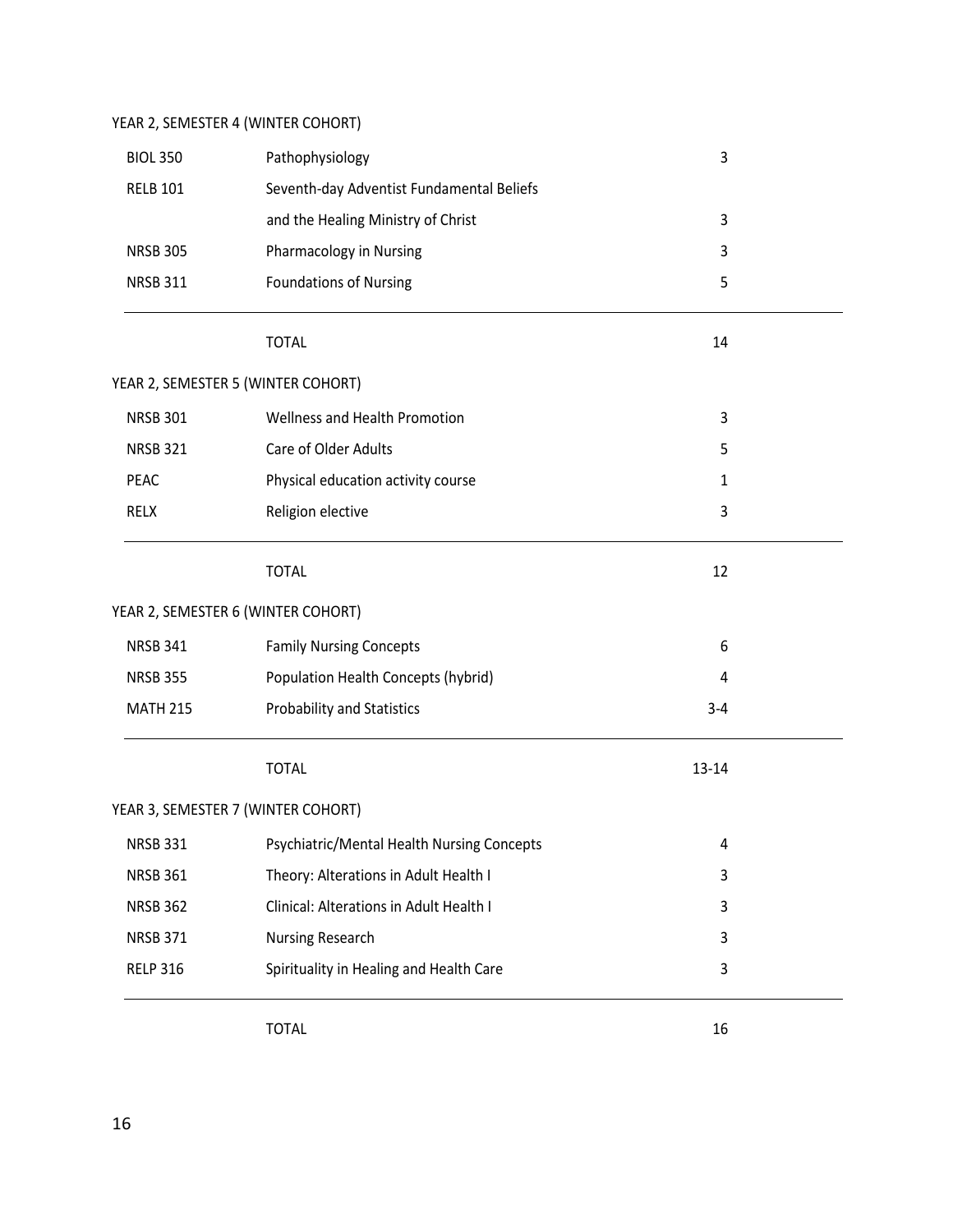### YEAR 3, SEMESTER 8 (WINTER COHORT)

| <b>NRSB 401</b> | Theory: Alterations in Adult Health II        | 4  |  |
|-----------------|-----------------------------------------------|----|--|
| <b>NRSB 402</b> | Clinical: Alterations in Adult Health II      | 4  |  |
| <b>NRSB 411</b> | Essentials of Nursing Leadership, Management, |    |  |
|                 | and Informatics                               | 3  |  |
| <b>RELP 306</b> | Spiritual Dimensions of Death and Dying       | 3  |  |
|                 | <b>TOTAL</b>                                  | 14 |  |
|                 | YEAR 3, SEMESTER 9 (WINTER COHORT)            |    |  |
| <b>NRSB 421</b> | <b>Theory: Advanced Nursing Concepts</b>      | 6  |  |
| <b>NRSB 423</b> | <b>Clinical: Advanced Nursing Concepts</b>    | 4  |  |
| <b>NRSB 435</b> | <b>NCLEX-RN Success Strategies</b>            | 3  |  |
|                 | TOTAL                                         | 13 |  |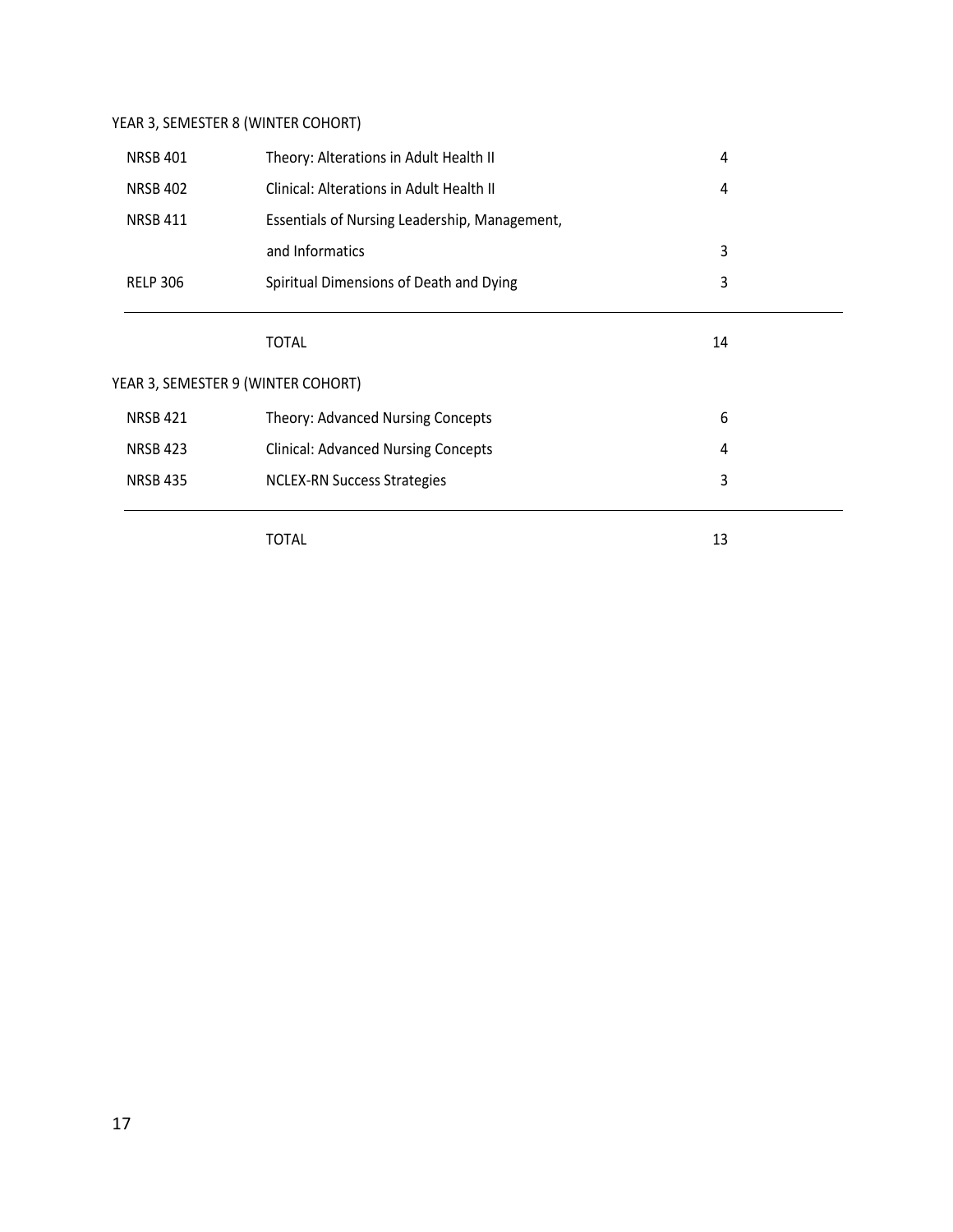#### DESCRIPTION OF DEGREE

The prelicensure BSN degree at Kettering College is an innovative three-year program designed to prepare individuals for professional registered nurse practice and leadership. The degree consists of 127-128 semester credits, including 64-65 credits from arts and sciences courses and 63 nursing credits. The advanced placement LPN student receives credit for BIOL 119, PSYC 138, KETC 101, and NRSB 311 after successful completion of NRSB 312, LPN-to-BSN Transition course.

#### APPROVAL AND ACCREDITATION

The program is approved by the Ohio Board of Nursing, 17 S. High St., Suite 660, Columbus, OH 43215-3466, and accredited by the Accreditation Commission for Education in Nursing (ACEN), 3343 Peachtree Road N.E., Suite 850, Atlanta, GA 30326; 404-975-5000; [www.acenursing.org.](http://www.acenursing.org/)

#### ADMISSION

Admission to the LPN-to-BSN prelicensure nursing degree track occurs once a year for the fall semester. Note: This differs from the BSN-prelicensure track, which admits students twice a year.

In order to be considered for admission prior to completion of all prerequisite courses, college transcripts must reflect completion of at least one required prerequisite science course that meets admission criteria.

Deadlines: Application materials, including transcripts and student personal statement forms, are due by the deadlines below.

#### ADMISSION DEADLINES

- Jan. 31: Application deadline
- Feb. 28: Kettering College offer of admission
- May 1: New student admission deposit due
- June 1: Registration opens for fall
- July 15: Final transcript due (all students)

#### ADMISSION CRITERIA

Applicants are considered for admission based on the following criteria:

- 1. Applicants must meet all Kettering College admission requirements.
- 2. Applicants must present college transcripts reflecting: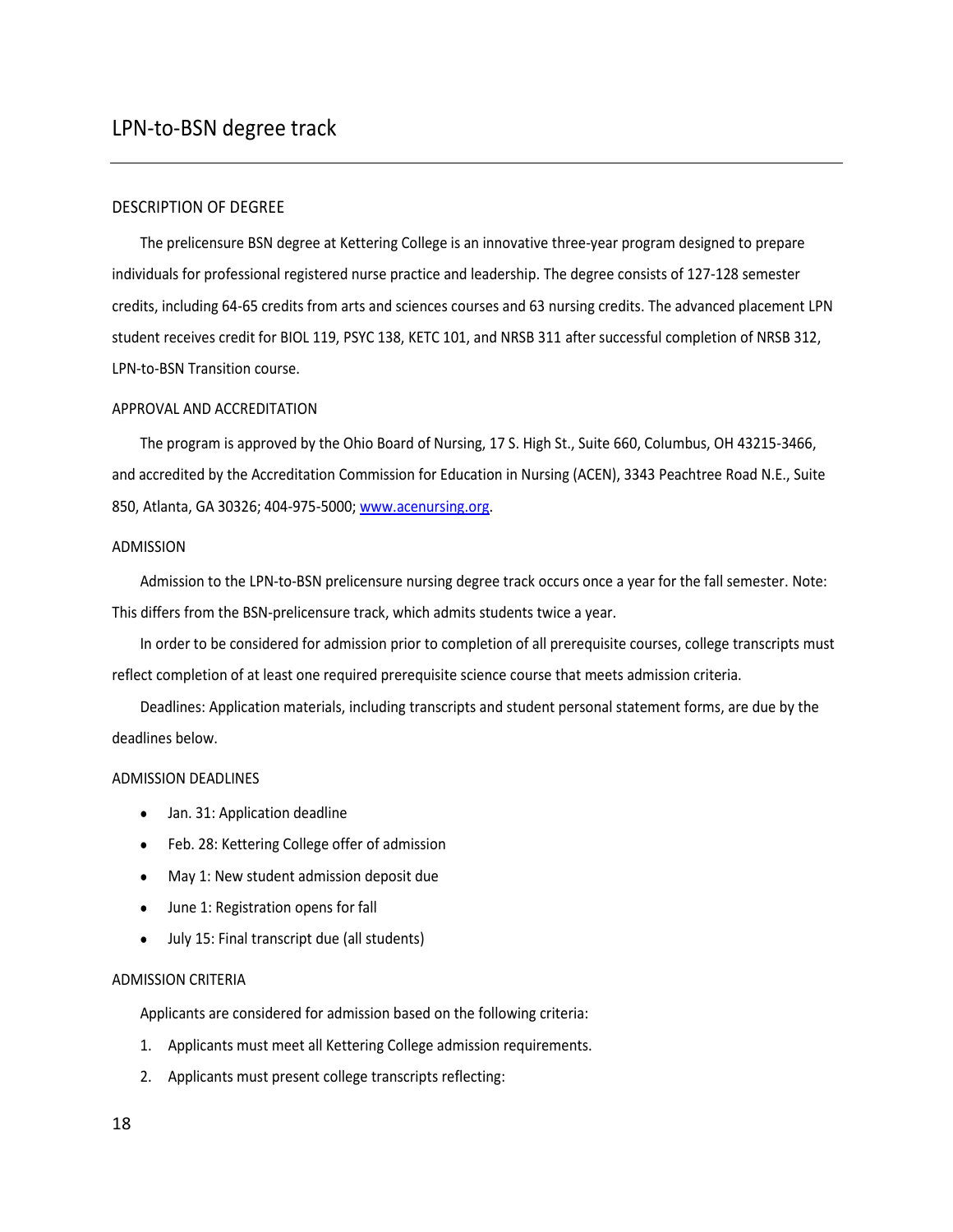- A cumulative GPA of 2.8 or above (on a 4.0 scale) AND a minimum grade of C in all required courses.
- Science prerequisite courses (minimum grade of C with a cumulative GPA of 2.8 or higher):

|           | <b>BIOL 129</b> |                                                                            |  |
|-----------|-----------------|----------------------------------------------------------------------------|--|
|           | <b>CHEM 105</b> |                                                                            |  |
|           | <b>BIOL 151</b> |                                                                            |  |
| $\bullet$ |                 | Other required general education prerequisite courses (minimum grade of C) |  |
|           | <b>ENGL 101</b> |                                                                            |  |
|           | <b>ENGL 102</b> |                                                                            |  |
|           | <b>COMM 215</b> |                                                                            |  |
|           | <b>MATH 105</b> |                                                                            |  |
|           | <b>PSYC 112</b> |                                                                            |  |
|           | <b>SOCI 115</b> |                                                                            |  |
|           | <b>PEAC 178</b> |                                                                            |  |
|           | <b>HUMN</b>     |                                                                            |  |
|           | <b>HUMN</b>     |                                                                            |  |
|           |                 |                                                                            |  |

\* Literature, history, philosophy, music, art, theater, or foreign language

- 3. Past failures and withdrawals in prerequisite courses or other nursing program courses will impact consideration for admission into the KC BSN program. Please contact the admission office with questions.
- 4. Additional qualifiers such as taking prerequisite courses at KC, previous academic degrees, and degrees in allied health may influence acceptance.
- 5. Students accepted into the program must maintain all admission requirements from the time of acceptance until their program start date.
- 6. Students admitted into the program must complete all required prerequisite courses with a C or better before year 2, semester 4.

In addition to meeting the requirements above, the applicant must:

- 1. Present official transcript from a state-approved practical nurse program showing date of graduation.
- 2. Provide references and a resume of work history as a practical nurse, to be evaluated on a case-by-case basis for currency and experience.
- 3. Possess and maintain a valid, unrestricted, and unencumbered LPN license.

Upon completion of NRSB 312 and all prerequisite courses as stated in the admission criteria, the student will be awarded credit for:

BIOL 119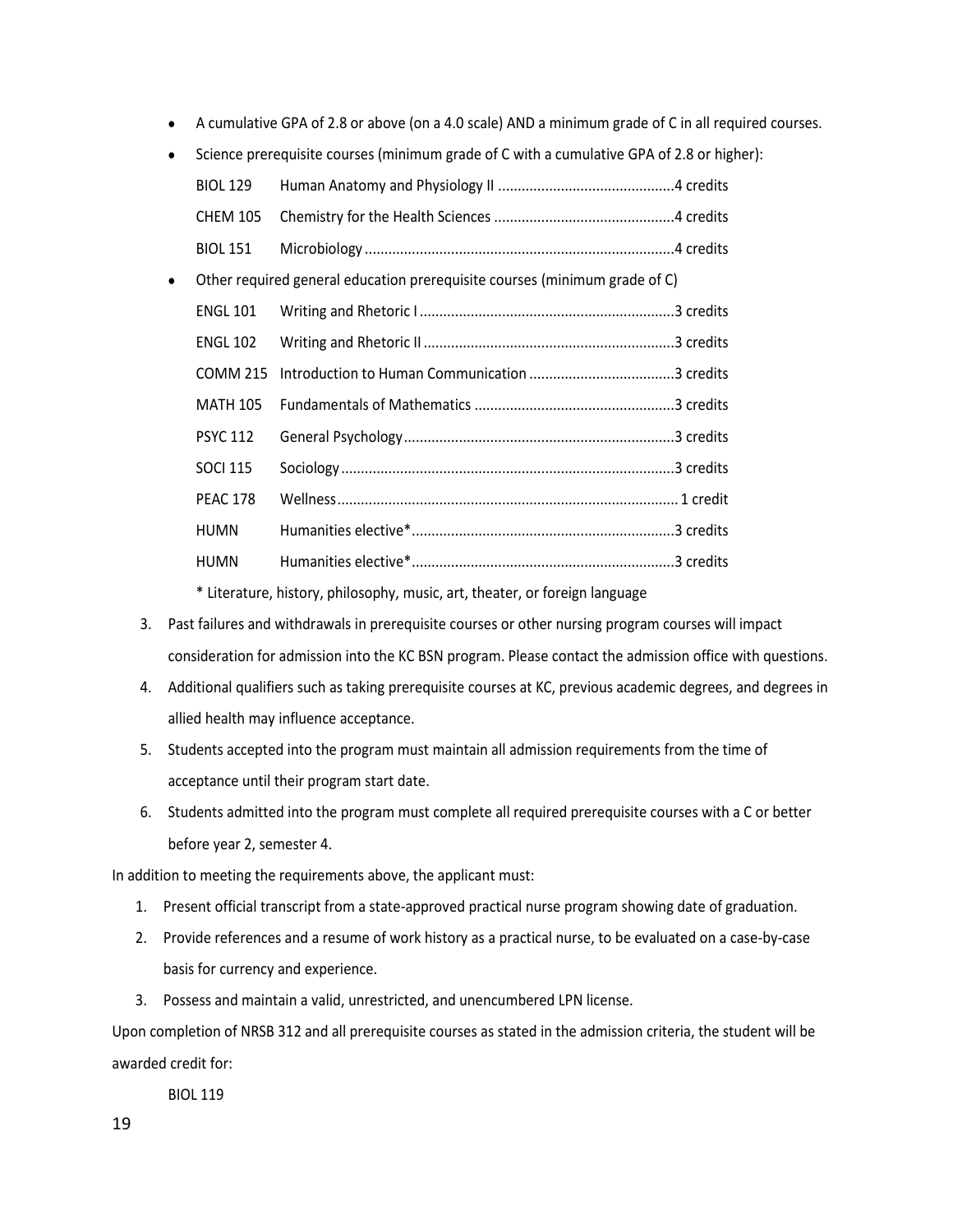PSYC 138 KETC 101 NRSB 311

#### NURSING PROGRAM TRANSFER APPLICANTS

Transfer students wishing to enter the LPN-to-BSN degree track who have completed nursing courses in other nursing programs will be evaluated individually for admission and placement and may be accepted on a spaceavailable basis. Students with nursing failures and/or program-required course failures from other programs may be ineligible for transfer credit and/or program admission. Transfer students should submit application materials by the posted deadline in order to give time for transcripts to be evaluated for transferable credit.

A plan for success will be developed for each transfer student. This plan may include but not be limited to skills remediation, testing remediation, and auditing of previous nursing courses as determined by the Division of Nursing. General College policies on tuition and fees for remediation of courses will apply.

#### ENROLLMENT

Students accepted into the nursing program must meet the requirements defined below.

- 1. **Cardiopulmonary resuscitation (CPR)/ basic life support (BLS):** All nursing students must be certified in basic life support, also known as cardiopulmonary resuscitation, issued by the American Heart Association or American Red Cross in its BLS for the Healthcare Provider course. Students must complete this certification course at Kettering College during the time period designated by the nursing program. Upon acceptance to the nursing program, students will receive further information regarding BLS certification. If an admitted student already has American Heart Association or American Red Cross BLS for Healthcare Provider certification and does not wish to recertify at the time of admission, the student must sign an informational waiver form taking responsibility for keeping BLS certification current throughout their enrollment in the program.
- 2. Health requirements: Students must show documentation of compliance with all health requirements at least one week prior to the start of the first semester of nursing courses.
- 3. Computer proficiency: All students accepted into the nursing program are expected to be proficient in computer skills required for document preparation, Internet usage, and emailing.
- 4. Technical standards: Applicants must meet certain physical and health requirements defined as technical standards. The standards are described on the College website and in the *Student Handbook.* If a student has known disabilities in any area, he or she will be required to inform the College of these limitations prior to the start of the program, and a determination will be made regarding his or her eligibility.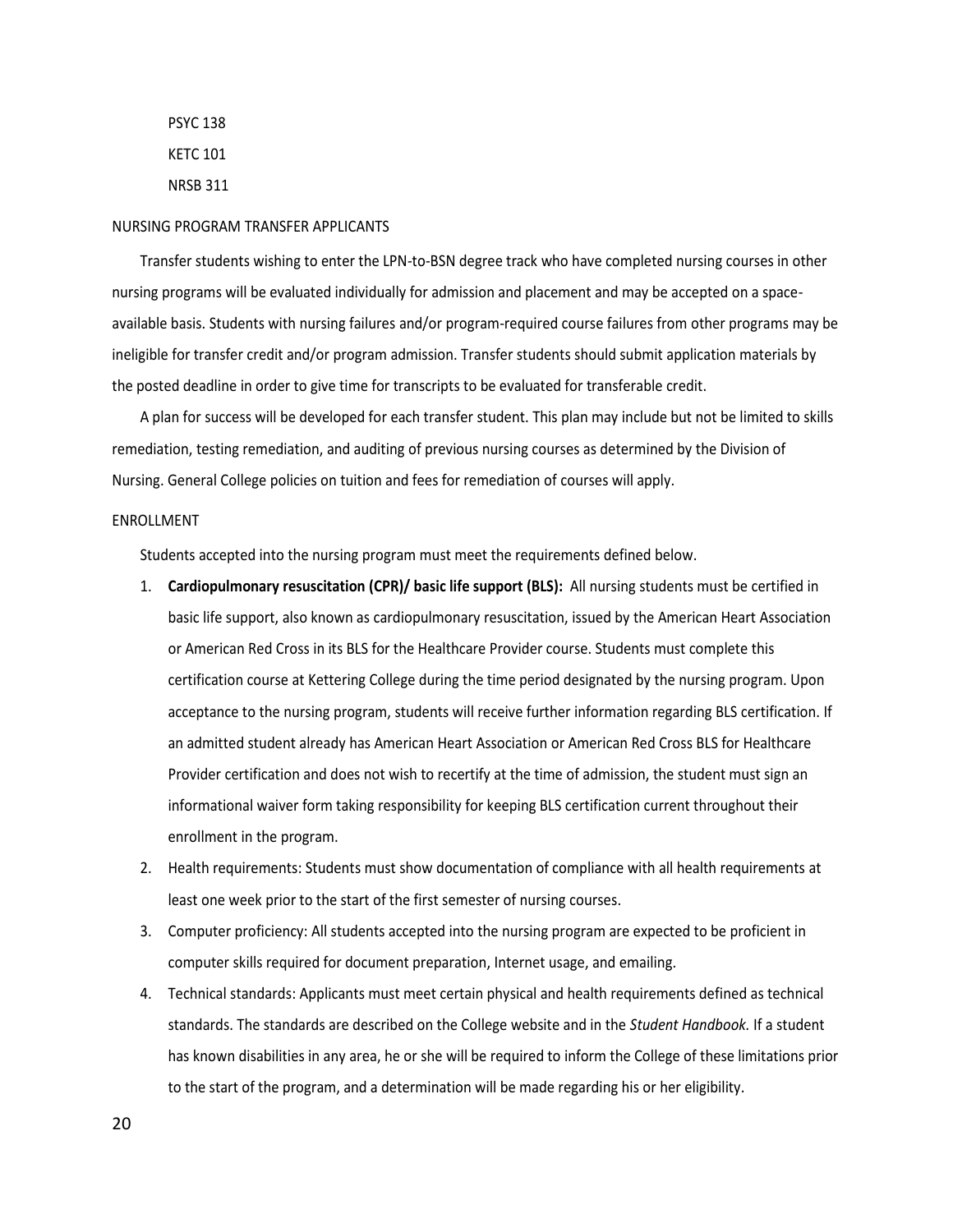#### PROGRESSION

To progress in the program, students must:

- Achieve a minimum grade of C in all courses required for the BSN degree.
- Maintain health requirements and current immunization status.
- Maintain clearance of background check.
- Complete all arts, science, religion, and humanities courses required for the BSN degree by the end of semester 8 in order to progress to semester 9 (final semester of program).

#### IN PROGRESS GRADE OR LEAVE OF ABSENCE STATUS

Students receiving a grade of "in progress" or taking a leave of absence must communicate their intent for resuming coursework in the nursing program to their academic advisor or program chair according to the readmission deadlines below.

Remediation will be required for students who have been out of the nursing program for two semesters or longer. A plan of success will be developed on an individual basis. This plan may include but not be limited to skills remediation, testing remediation, and auditing of previous nursing courses as determined by the Division of Nursing. General College policies on tuition and fees for remediation of courses will apply.

#### READMISSION

Students who do not meet progression requirements are removed from the nursing program; if eligible, they may apply for readmission. Selection for readmission is competitive.

#### READMISSION DEADLINES

- A student failing any nursing course must submit an application for readmission within five days after the semester in which progression is interrupted.
- A student with a grade of IP (in progress) or leave of absence status must submit an application for readmission at least one semester prior to desired re-entry to the program.

#### READMISSION CRITERIA

- 1. Students who are readmitted enter under the curriculum, program policies, and *Academic Bulletin* offered the semester of re-entry into the program. Students must meet all nursing enrollment criteria.
- 2. Requests for readmission will be evaluated individually. The decision to readmit a student will be based on the following criteria:
	- Review and evaluation of student's academic and clinical performance at the time of withdrawal or dismissal.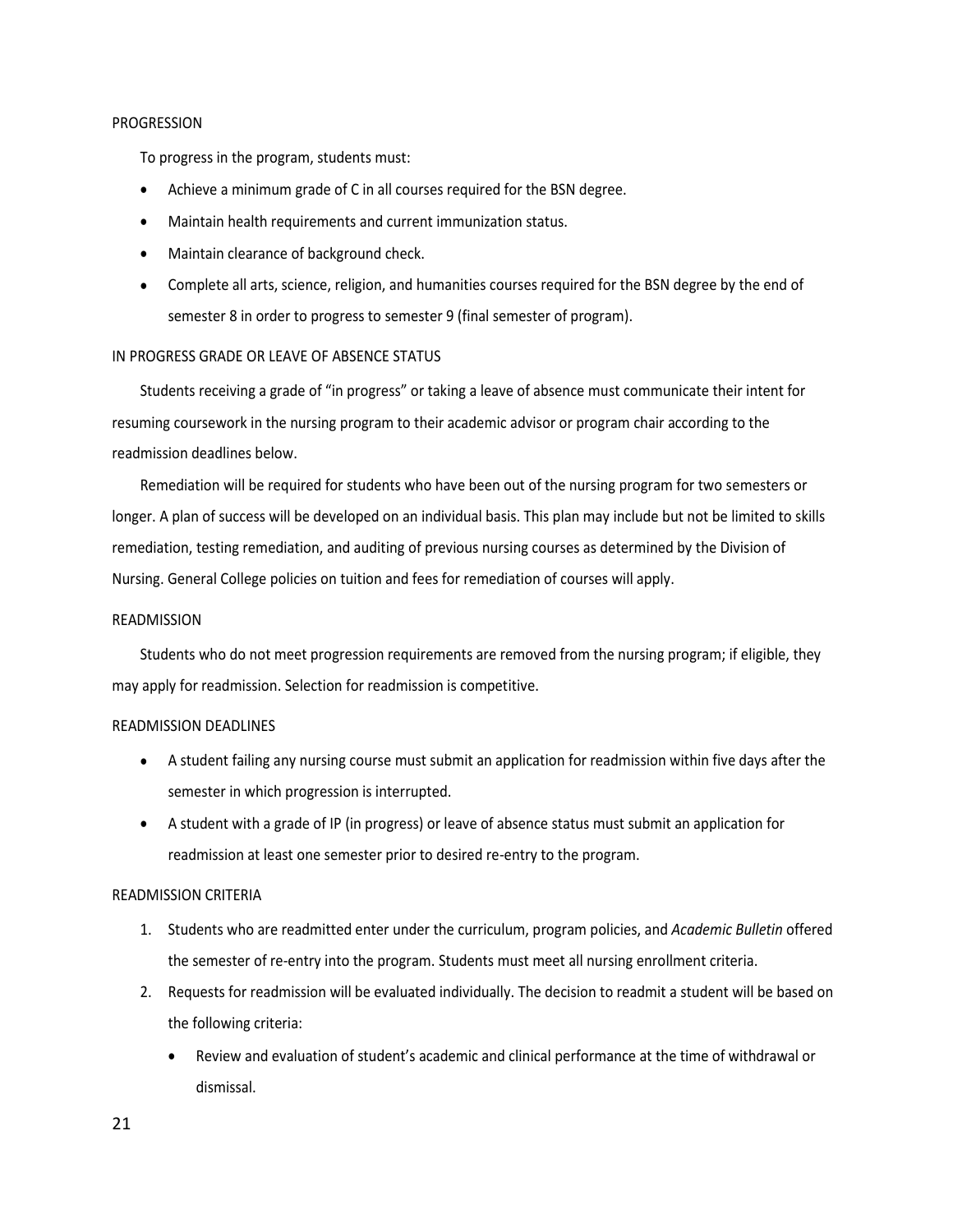- Kettering College cumulative GPA of at least 2.6 (a higher GPA may be needed to be competitive).
- Available space in the nursing program.
- Evaluation of the student's standing relative to any revisions that may have occurred in the curriculum, courses, or requirements.
- 3. Remediation will be required for students who have been out of the nursing program for two semesters or longer. A plan of success will be developed on an individual basis. This plan may include but not be limited to skills remediation, testing remediation, and auditing of previous nursing courses as determined by the Division of Nursing. General College policies on tuition and fees for remediation of courses will apply.
- 4. Students are not eligible for readmission if either of two circumstances applies:
	- Failure of NRSB 312, LPN-to-BSN Transition
	- Failure in two nursing courses. During the WP/WF drop period, students earning a grade of C- or lower, or failing the clinical experience, will receive a WF grade. A grade of WF is equivalent to a failure.

#### GRADUATION

To graduate with a Bachelor of Science in Nursing degree, the student must have a minimum cumulative GPA of 2.00 on a 4.00 scale, as well as a minimum GPA of 2.00 on a 4.00 scale in nursing courses.

#### PROGRAM OF STUDY FOR LPN-TO-BSN DEGREE TRACK

The nursing curriculum is designed for completion in three calendar years, or nine semesters of full-time study. Instruction will occur year-round to include two 15-week semesters in fall and winter and one 10-week summer semester.

YEAR 1, SEMESTER 1

| <b>CHEM 105</b> | <b>Chemistry for Health Sciences</b>                  | 4 |
|-----------------|-------------------------------------------------------|---|
| HUMN            | Humanities elective (literature, history, philosophy, |   |
|                 | music, art, theater, or foreign language)             | 3 |
| <b>MATH 105</b> | <b>Fundamentals of Mathematics</b>                    | 3 |
| <b>SOCI 115</b> | Principles of Sociology                               | 3 |
|                 |                                                       |   |

TOTAL 13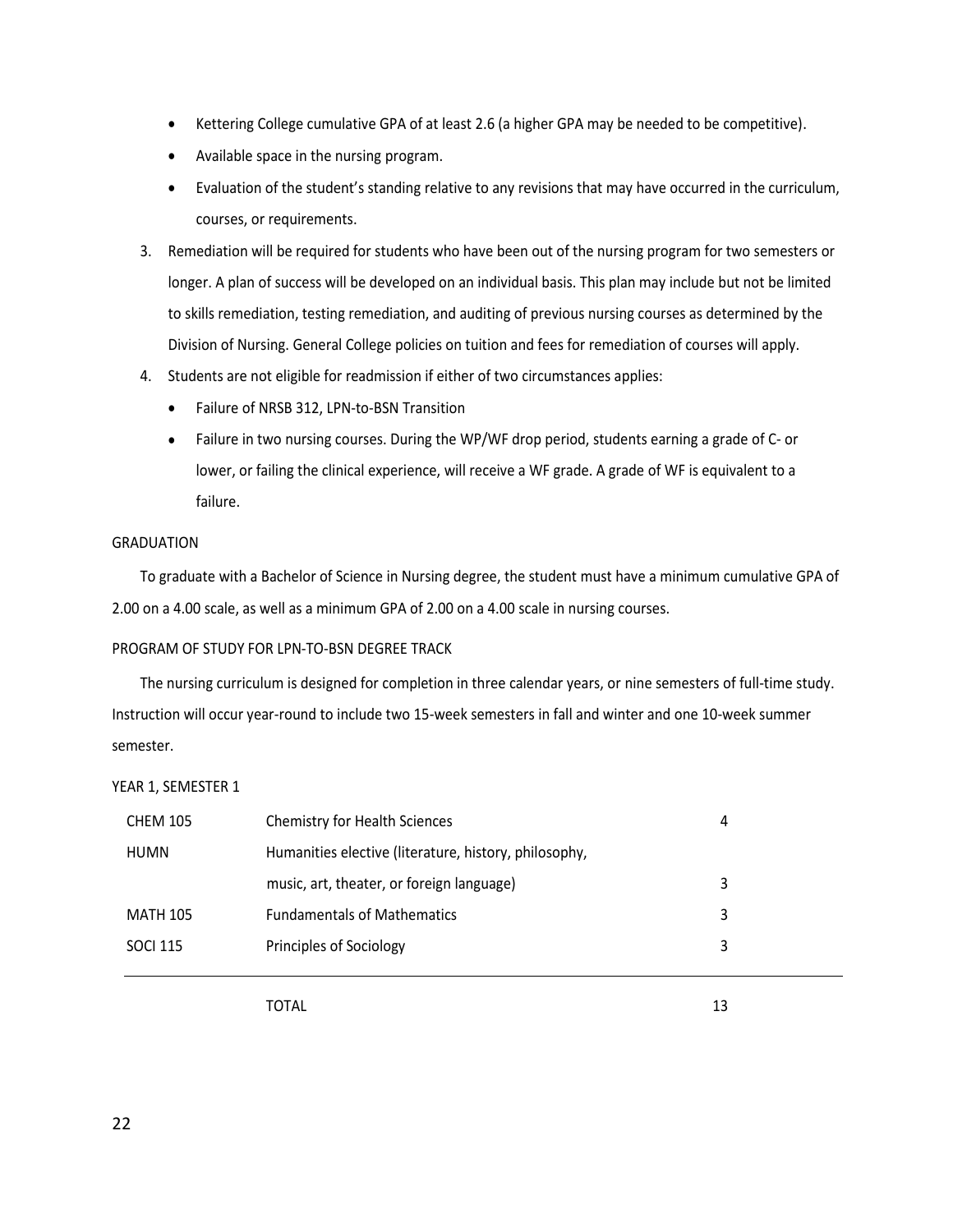#### YEAR 1, SEMESTER 2

| <b>BIOL 151</b>    | Microbiology                                          | 4       |  |
|--------------------|-------------------------------------------------------|---------|--|
| <b>ENGL 101</b>    | Writing and Rhetoric I                                | 3       |  |
| <b>HUMN</b>        | Humanities elective (literature, history, philosophy, |         |  |
|                    | music, art, theater, or foreign language)             | 3       |  |
| <b>PSYC 112</b>    | <b>General Psychology</b>                             | 3       |  |
|                    | <b>TOTAL</b>                                          | 13      |  |
| YEAR 1, SEMESTER 3 |                                                       |         |  |
| <b>BIOL 129</b>    | Human Anatomy and Physiology II                       | 4       |  |
| <b>COMM 215</b>    | Introduction to Human Communication                   | 3       |  |
| <b>ENGL 102</b>    | Writing and Rhetoric II                               | 3       |  |
| <b>PEAC 178</b>    | Wellness                                              | 1       |  |
|                    | <b>TOTAL</b>                                          | 11      |  |
| YEAR 2, SEMESTER 4 |                                                       |         |  |
| <b>BIOL 350</b>    | Pathophysiology                                       | 3       |  |
| <b>RELB 101</b>    | Seventh-day Adventist Fundamental Beliefs             |         |  |
|                    | and the Healing Ministry of Christ                    | 3       |  |
| <b>NRSB 305</b>    | Pharmacology in Nursing                               | 3       |  |
| <b>NRSB 312</b>    | <b>LPN-to-BSN Transition</b>                          | 3       |  |
|                    | <b>TOTAL</b>                                          | 12      |  |
| YEAR 2, SEMESTER 5 |                                                       |         |  |
| <b>MATH 215</b>    | <b>Probability and Statistics</b>                     | $3 - 4$ |  |
| <b>RELP 316</b>    | Spirituality in Healing and Health Care               | 3       |  |
| <b>NRSB 321</b>    | Care of Older Adults                                  | 5       |  |
|                    | <b>TOTAL</b>                                          | 13-14   |  |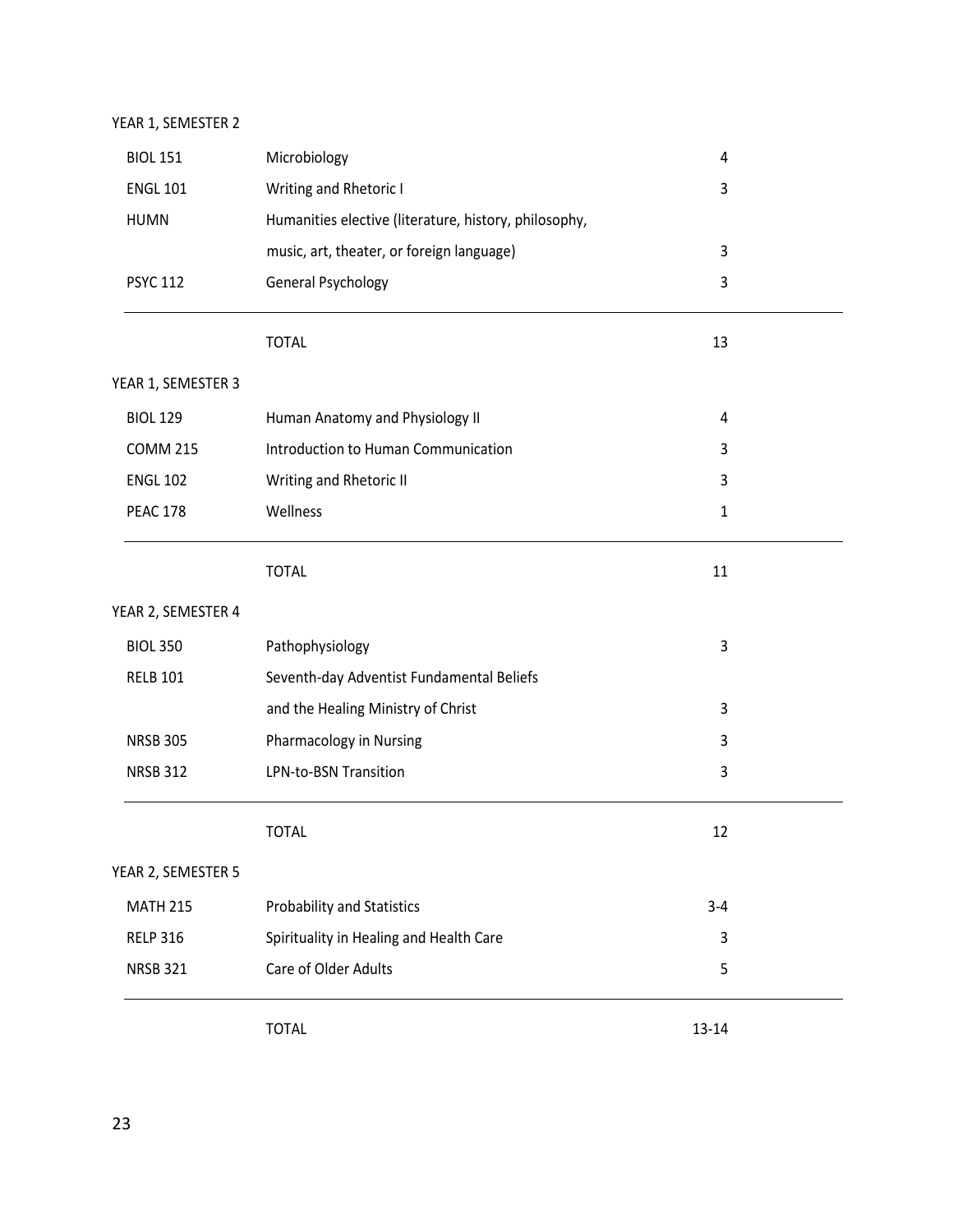| YEAR 2, SEMESTER 6 |                                               |    |  |
|--------------------|-----------------------------------------------|----|--|
| <b>RELX</b>        | Religion elective                             | 3  |  |
| <b>NRSB 341</b>    | <b>Family Nursing Concepts</b>                | 6  |  |
| <b>NRSB 355</b>    | Population Health Concepts (hybrid)           | 4  |  |
|                    | <b>TOTAL</b>                                  | 13 |  |
| YEAR 3, SEMESTER 7 |                                               |    |  |
| <b>RELP 306</b>    | Spiritual Dimensions of Death and Dying       | 3  |  |
| <b>NRSB 331</b>    | Psychiatric/Mental Health Nursing Concepts    | 4  |  |
| <b>NRSB 361</b>    | Theory: Alterations in Adult Health I         | 3  |  |
| <b>NRSB 362</b>    | Clinical: Alterations in Adult Health I       | 3  |  |
| <b>NRSB 371</b>    | Nursing Research (hybrid)                     | 3  |  |
|                    | <b>TOTAL</b>                                  | 16 |  |
| YEAR 3, SEMESTER 8 |                                               |    |  |
| PEAC               | Physical education activity course            | 1  |  |
| <b>NRSB 401</b>    | Theory: Alterations in Adult Health II        | 4  |  |
| <b>NRSB 402</b>    | Clinical: Alterations in Adult Health II      | 4  |  |
| <b>NRSB 411</b>    | Essentials of Nursing Leadership, Management, |    |  |
|                    | and Informatics (hybrid)                      | 3  |  |
|                    | <b>TOTAL</b>                                  | 12 |  |
| YEAR 3, SEMESTER 9 |                                               |    |  |
| <b>NRSB 421</b>    | Theory: Advanced Nursing Concepts             | 6  |  |
| <b>NRSB 423</b>    | <b>Clinical: Advanced Nursing Concepts</b>    | 4  |  |
| <b>NRSB 435</b>    | <b>NCLEX-RN Success Strategies</b>            | 3  |  |
|                    |                                               |    |  |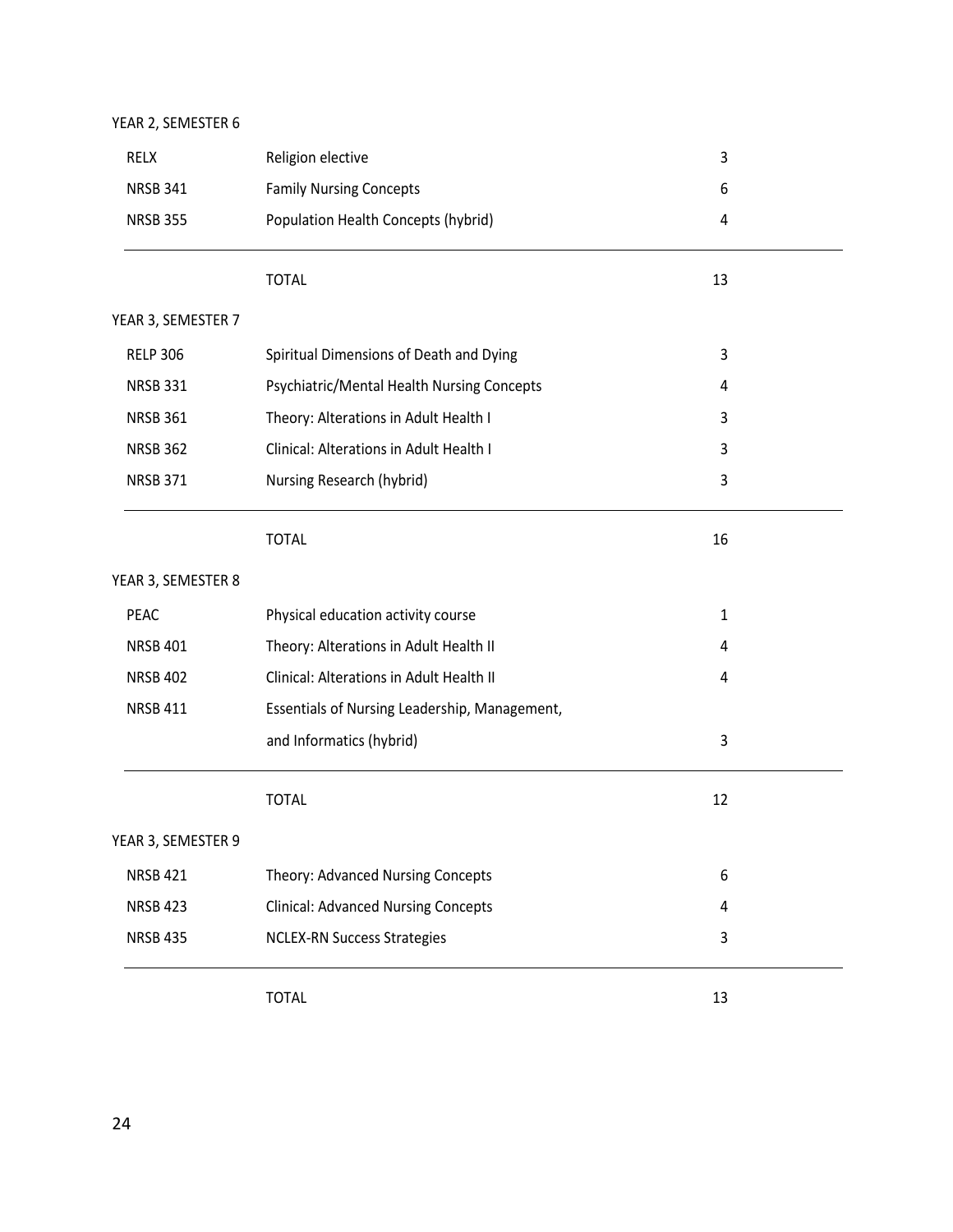#### PURPOSE STATEMENT

The purpose of the Bachelor of Science in Nursing (BSN) degree RN-to-BSN completion track is to prepare registered nurses to provide professional nursing care to clients, families, and communities in the spirit of Christian caring and service. Graduates are prepared to be citizen leaders in the community. The degree provides a general and professional education intended to enhance professional growth, facilitate career mobility, and serve as a foundation for graduate education.

#### DESCRIPTION OF THE RN-TO-BSN COMPLETION TRACK

The RN-to-BSN completion track is designed for registered nurses who have an associate degree or diploma in nursing. The completion track requires 127-128 credits with up to 79 credits earned for an associate degree or diploma in nursing. The RN-to-BSN completion track consists of 48-49 semester credits beyond the initial nursing degree. At least 36 credits must be taken at the upper division level, and 30 credits must be taken from Kettering College. All required courses for the completion track are offered online. Required general education courses may also be available in face-to-face delivery on campus.

Student entry to the completion track occurs in fall, winter, or summer semester. Students may choose a fulltime or part-time pace of study. All course work must be completed within five (5) years of first enrollment in the completion track. NRSA 313, BSN Success Strategies and Nursing Informatics, must be the first nursing course taken after the student is admitted to the completion track; it provides an orientation to online learning in the learning management system and introduces the academic portfolio developed throughout the curriculum. NRSA 446, Senior Capstone, must be taken in the last semester of the completion track; it focuses on documenting the achievement of end-of-program student learning outcomes by finalization and presentation of a student's academic portfolio.

Students will participate in two practicum experiences when taking the courses NRSA 419, Community Health Perspectives, and NRSA 439, Nursing Leadership and Management. A student may be able to complete the practicum experience near their location depending on state and institution regulations. If the state or institution does not allow for practicum experiences to be performed from an out-of-state education program, the student will be required to perform the practicum experience on or near the Kettering College campus.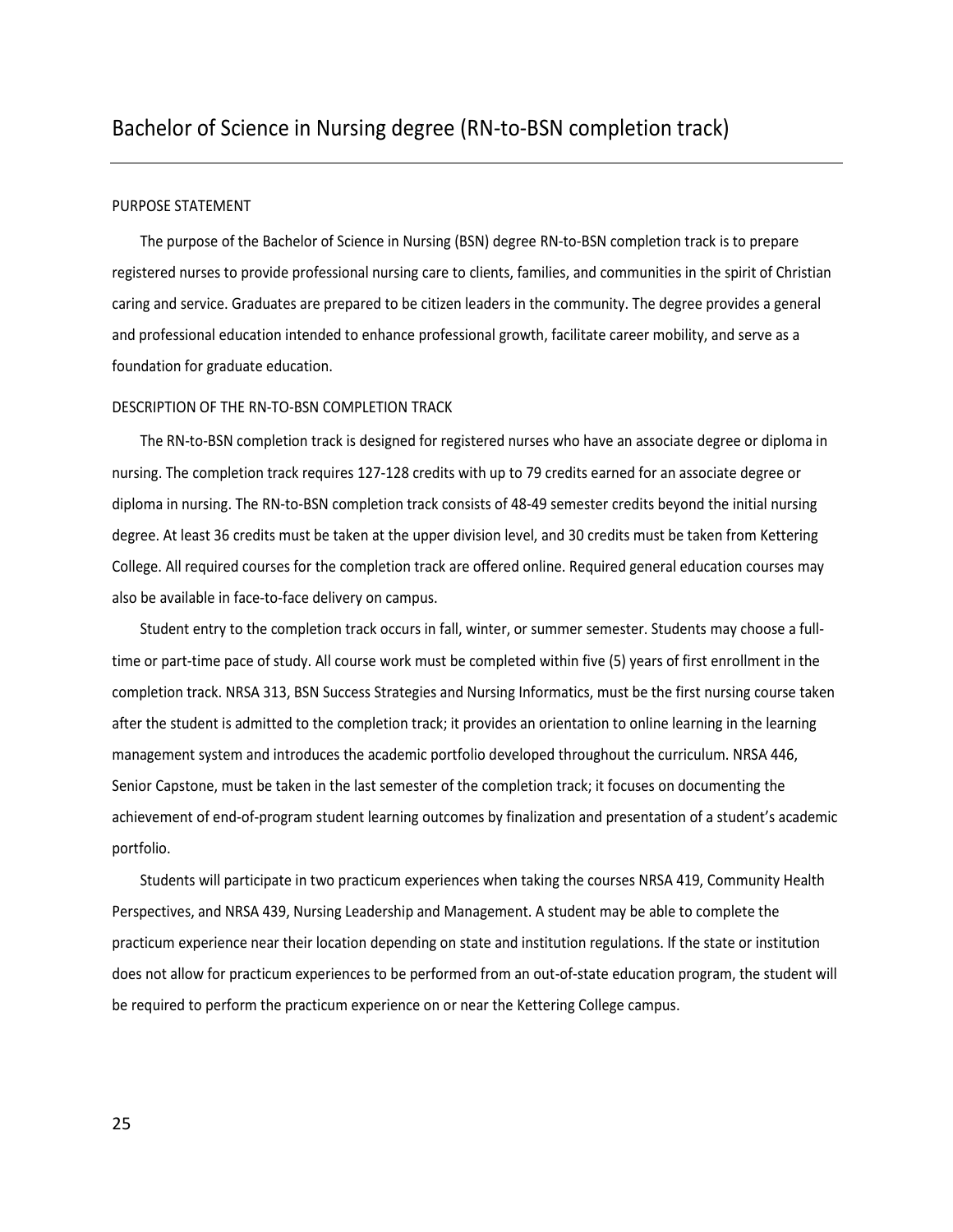#### ACCREDITATION

The program is accredited by the Accreditation Commission for Education in Nursing (ACEN), 3343 Peachtree Road NE, Suite 850, Atlanta, GA 30326; 404-975-5000[; www.acenursing.org.](http://www.acenursing.org/)

#### ADMISSION REQUIREMENTS

Applicants to the RN-to-BSN completion track must meet the following requirements to be considered for admission:

- Meet all Kettering College admission requirements.
- Submit transcripts reflecting completion of an associate degree or diploma in nursing.
- Possess and maintain a current and unrestricted registered nurse license in a U.S. state.
- Provide a current copy of a government-issued photo ID.
- Students accepted into the RN-to-BSN completion track who are in the process of obtaining RN licensure must successfully pass NCLEX-RN prior to or during the first semester of enrollment.

Note: Students who request to defer admission for a period of one year or longer must reapply.

#### APPLICATION DEADLINES

Admission occurs three times per year. Application deadlines are:

- Dec. 1 for admission to the winter semester
- April 1 for admission to the summer semester
- Aug. 1 for admission to the fall semester

#### ENROLLMENT REQUIREMENTS

To enroll, a student must:

- 1. Have computer proficiency: All students are expected to be proficient in computer skills required for document and spreadsheet preparation, presentation software, Internet usage and email functions.
- 2. Have a reliable Internet connection and an email address.
- 3. Meet computer technical requirements as stipulated in the Information Technology section of the College website.
- 4. Demonstrate current certification of cardiopulmonary resuscitation (CPR)/basic life support (BLS) for healthcare providers issued by the American Heart Association or the American Red Cross.
- 5. Complete a background check performed by a College-approved service no more than six months prior to the semester of entry to the program.
- 6. Provide documentation of compliance with all health requirements prior to the semester of entry.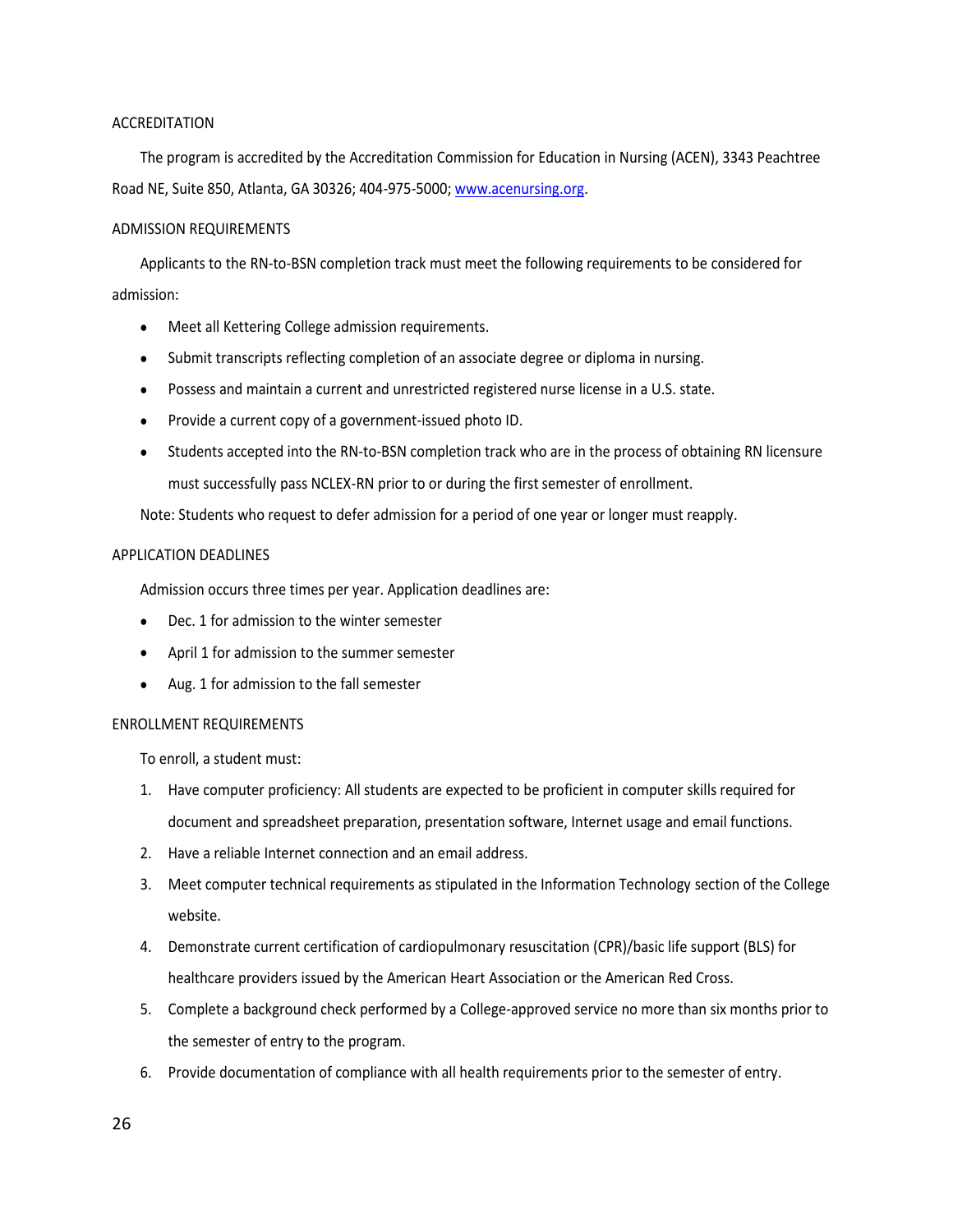#### REQUIREMENTS FOR PROGRESSION

- 1. Students must achieve a minimum grade of C in all courses required for the degree. Students with a grade lower than a C in any required general education course will be required to repeat it. College policy regarding retaking courses will apply.
- 2. Students with a grade lower than a C in any required nursing course, which is considered a course failure, will be required to repeat it. A second grade lower than a C in any nursing course will result in dismissal from the RN-to-BSN completion track.
- 3. A student may not fail in a nursing course more than twice; a grade of W does not apply. A grade WF is considered a course failure.
- 4. To be eligible to complete practicum experiences, students must maintain health requirements, current immunization status, and clearance of a background check.

#### IN PROGRESS GRADE OR LEAVE OF ABSENCE STATUS

Students receiving a grade of "in progress" or "incomplete" or taking a leave of absence (not registering for required courses for one semester or longer) must communicate their intent for resuming coursework in the RN-to-BSN completion track to their academic advisor or program chair according to the following deadlines:

- March 1 for re-entry into fall semester
- June 1 for re-entry into winter semester
- Nov. 1 for re-entry into summer semester

Students who do not engage in coursework for one year or greater will need to reapply. General College policies on tuition and fees for remediation of courses will apply.

#### READMISSION

Students who do not meet progression requirements are removed from the RN-to-BSN completion track and must apply for readmission. Selection for readmission is competitive.

- The student must complete and submit the readmission form to the director of admissions.
- Students who are readmitted enter under the curriculum, program policies, and *Academic Bulletin* offered the semester of re-entry into the RN-to-BSN completion track.
- Requests for readmission will be evaluated individually. The decision to readmit a student will be based on the following criteria:
	- a. Meet Kettering College admission requirements
	- b. Available space in the RN-to-BSN completion track
	- c. Evaluation of the student's standing, relative to any revisions that may have occurred in the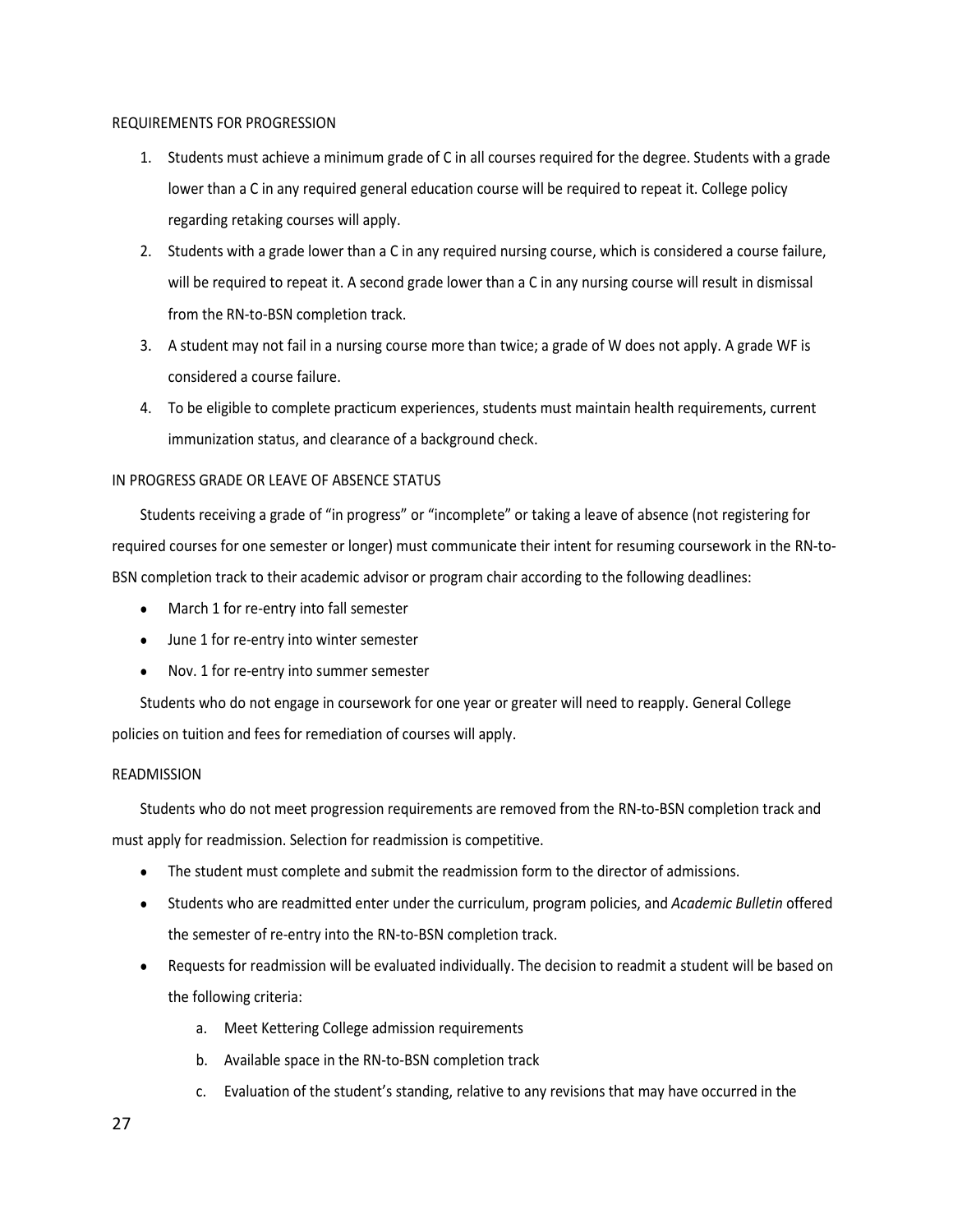curriculum, courses, or requirements

- d. Review and evaluation of student's academic and professional performance at the time of withdrawal or dismissal
- Students are not eligible for readmission if they receive a grade lower than a C in two nursing courses, resulting in the student having a total of two nursing course failures. During the WP/WF drop period, students earning a grade of C- or lower or failing the practicum experience will receive a WF grade. A grade of WF is equivalent to a failure.

#### REQUIREMENTS FOR GRADUATION

- To graduate, the student must satisfactorily complete at least 48 semester credits (36 credits at the upperdivision level).
- The student must meet all other graduation requirements as specified in this *Academic Bulletin.*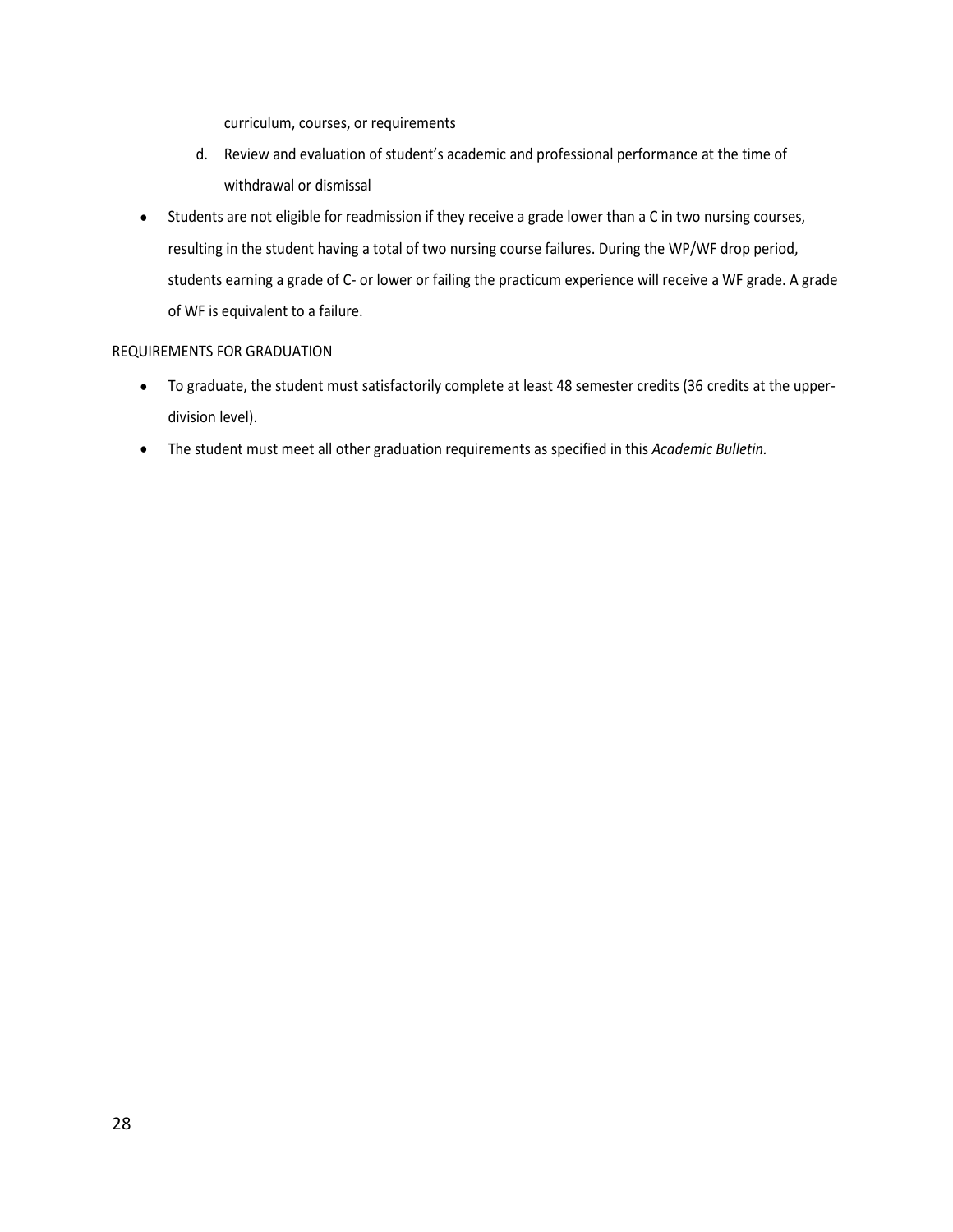#### PROGRAM OF STUDY FOR RN-TO-BSN COMPLETION TRACK

#### Required nursing courses

| <b>NRSA 313</b> | <b>BSN Success Strategies and Nursing Informatics</b> | 3 |
|-----------------|-------------------------------------------------------|---|
| <b>NRSA 316</b> | Theoretical and Conceptual Foundations                |   |
|                 | of Professional Nursing Practice                      | 3 |
| <b>NRSA 318</b> | Introduction to Health Care Research                  | 3 |
| <b>NRSA 326</b> | Trends and Issues in Health Care                      | 3 |
| <b>NRSA 355</b> | The Role of the Professional Nurse in                 |   |
|                 | <b>Health Promotion</b>                               | 3 |
| <b>NRSA 419</b> | <b>Community Health Perspectives</b>                  | 4 |
| <b>NRSA 439</b> | Nursing Leadership and Management                     | 4 |
| <b>NRSA 446</b> | Senior Capstone                                       | 1 |
|                 |                                                       |   |

TOTAL 24

#### Required general education courses

| <b>BIOL 350</b>   | Pathophysiology                                        | 3       |  |
|-------------------|--------------------------------------------------------|---------|--|
| <b>Statistics</b> | One course (Kettering College's course is 4 credits)   | $3 - 4$ |  |
| <b>Humanities</b> | At least two courses from literature, history,         |         |  |
|                   | philosophy, music, art, theatre, or foreign language   | 6       |  |
| Religion          | RELP 316, Spirituality in Healing and Health Care, and |         |  |
|                   | RELP 306, Spiritual Dimensions of Death and Dying      | 6       |  |
| Sociology         | SOCI 375, Cultural Diversity in Health Care            | 3       |  |
| Speech Comm.      | One course                                             | 3       |  |
|                   | TOTAL                                                  | 24-25   |  |

Total semester credits for the RN-to-BSN completion track 48-49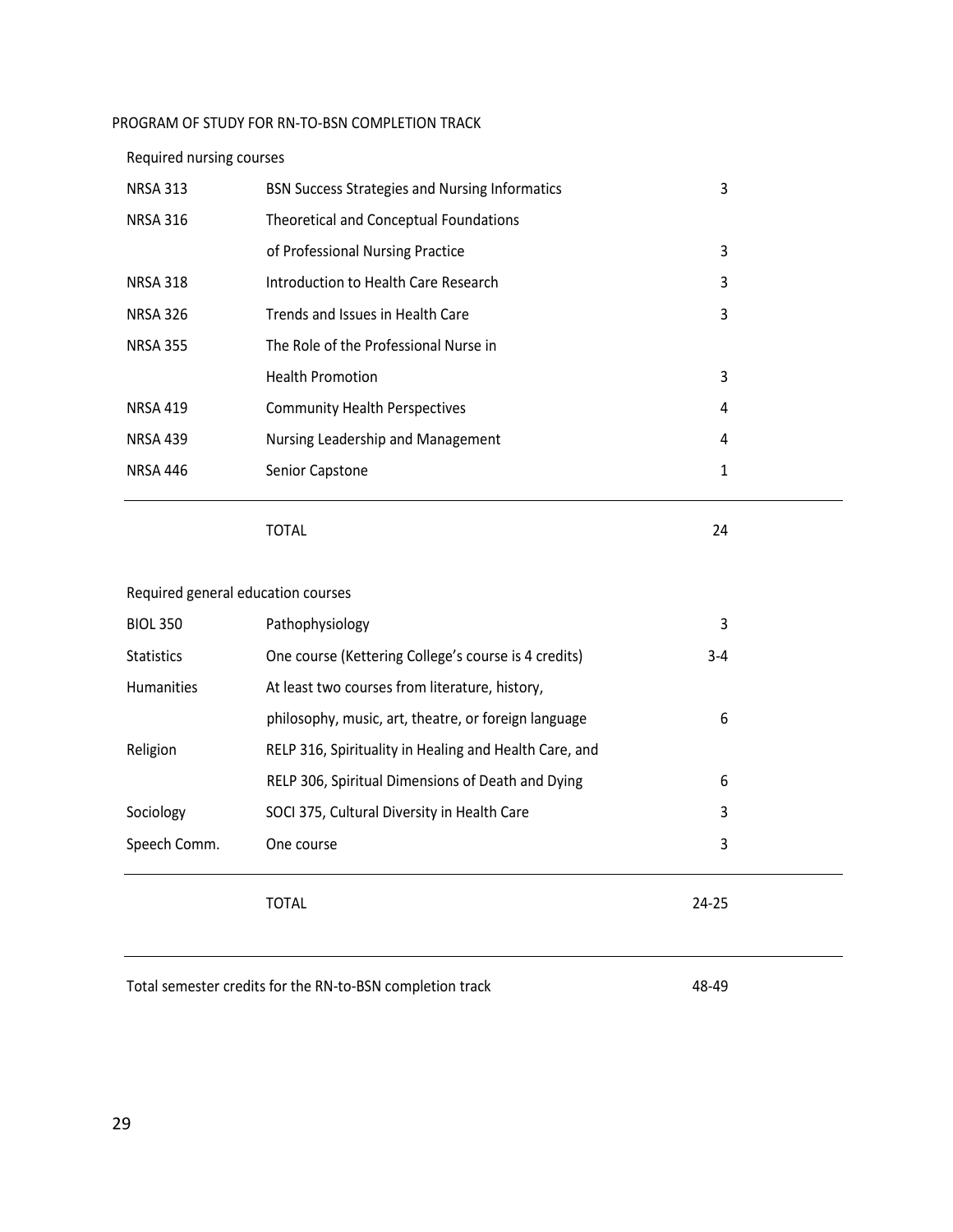### <span id="page-29-0"></span>Nursing Course Descriptions

#### Note on all nursing courses

Each credit for theory equals one clock hour. Each credit for seminar equals two clock hours. Each credit for clinical experience equals three clock hours.

#### NRSA 305 Nursing Extern Elective: Acute Care Nursing Roles I 3 credits 3 credits

This course provides opportunities for nursing students to enhance knowledge, skills, and attitudes necessary to provide whole-person care in the acute care setting. Exploration of acute care nursing roles is accomplished through classroom presentations offered by Kettering College. Employment-based clinical experiences are conducted by Kettering Health Network at one of its acute care centers. The development of critical thinking skills is enhanced through interactive activities and discussion of clinically relevant topics and current nursing issues. This is a pass/fail hybrid course. *(Theory Hours: 1 credit: 15 clock hours; (5 weeks, 3 hours per week). Clinical Hours: 2 credits: 150 clock hours; (5 weeks, 30 hours per week).*

Prerequisites/Corequisites: Must have completed all Kettering College nursing courses from NRSB 311 through NRSB 341, or equivalent, successfully, before consideration for application is given. Must be in the senior level of a nursing curriculum.

NRSA 306 Nursing Extern Elective: Acute Care Nursing Roles II 3 credits 3 credits

This course provides opportunities for nursing students to enhance knowledge, skills, and attitudes while providing whole-person care in the acute care setting. Employment-based clinical experiences are conducted by Kettering Health Network and supervised by Kettering College faculty. Students who have completed NRSA 305 Nursing Extern Elective: Acute Care Nursing Roles I, can obtain additional theory and clinical hours by taking this course. This is a pass/fail hybrid course. *(Theory Hours: 1 credit: 15 clock hours; (5 weeks, 3 hours per week). Clinical Hours: 2 credits: 150 clock hours; (5 weeks, 30 hours per week).*

Prerequisites/Corequisites: Must have completed all Kettering College nursing courses from NRSB 311 through NRSB 341, or equivalent, successfully, before consideration for application is given. Must be in the senior level of a nursing curriculum.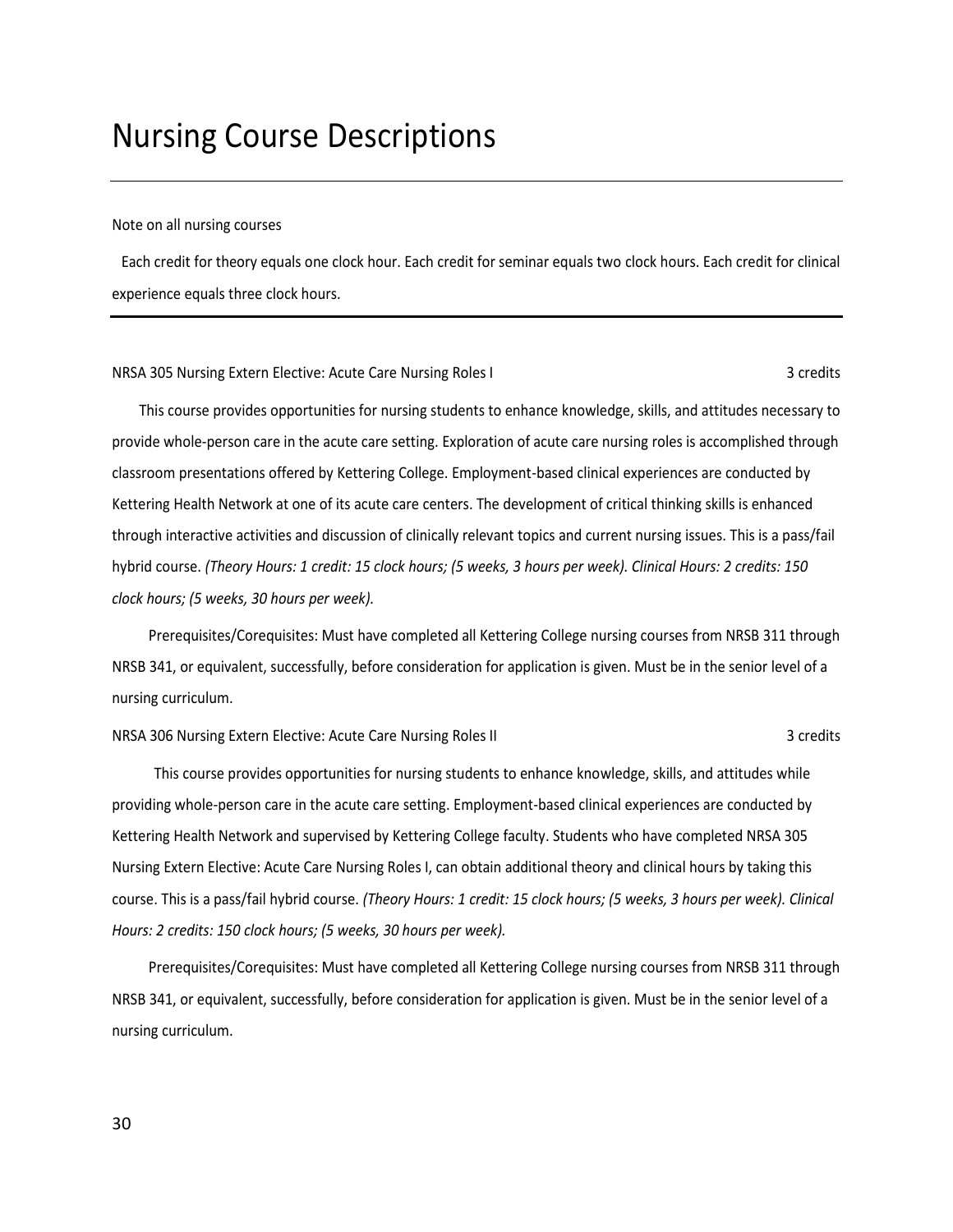Orients students to the philosophy and online learning approach of the KC BSN completion program and creation of a professional learning portfolio. Integration of nursing information with information management, processing, and communication technology to support the health of individuals, families, communities, and populations. Addresses the role of informatics in evidence-based nursing practice, including clinical, administrative, educational, and research environments. Must be the first nursing course taken in the BSN completion program. (3 theory credits)

NRSA 316 Theoretical and Conceptual Foundations of Professional Nursing Practice 3 credits

Explores concepts and theories that influence professional nursing and the characteristics of professionalism; the development and use of theory and science in contemporary nursing practice; and the nurse's responsibility for exercising sound clinical judgment and reasoning. *(3 theory credits)*

Prerequisite or corequisite: NRSA 313

NRSA 318 Introduction to Health Care Research 3 credits

Introduction to the fundamental concepts necessary to use research methods for evidence-based nursing practice. Emphasis is placed upon the application of the research process to quality improvement projects. (3 theory credits)

Prerequisite or corequisite: NRSA 313; recommended: statistics

NRSA 326 Trends and Issues in Health Care 3 credits and 1 and 2 credits and 1 and 2 credits and 1 and 3 credits

Examination of local, national, and global healthcare trends and issues and their impact on the delivery of healthcare and on the practice of healthcare professionals. Emphasis on the role of the healthcare professional in current healthcare issues. *(3 theory credits)*

Prerequisite or corequisite: NRSA 313

NRSA 355 The Role of the Professional Nurse in Promoting Health 3 credits 3 credits

Explores the role of the nurse in health promotion in local, national, and global settings. Focus on strategies to foster healthy behaviors in individuals, families, community, and populations. *(3 theory credits)*

Prerequisite or corequisite: NRSA 313

NRSA 419 Community Health Perspectives 4 credits 4 credits

Examines fundamental concepts of public and community health practice and the nurse's role related to health needs of individuals, families, communities, and populations. *(3.75 theory credits; 0.25 clinical credit)*

Prerequisite or corequisite: NRSA 313

31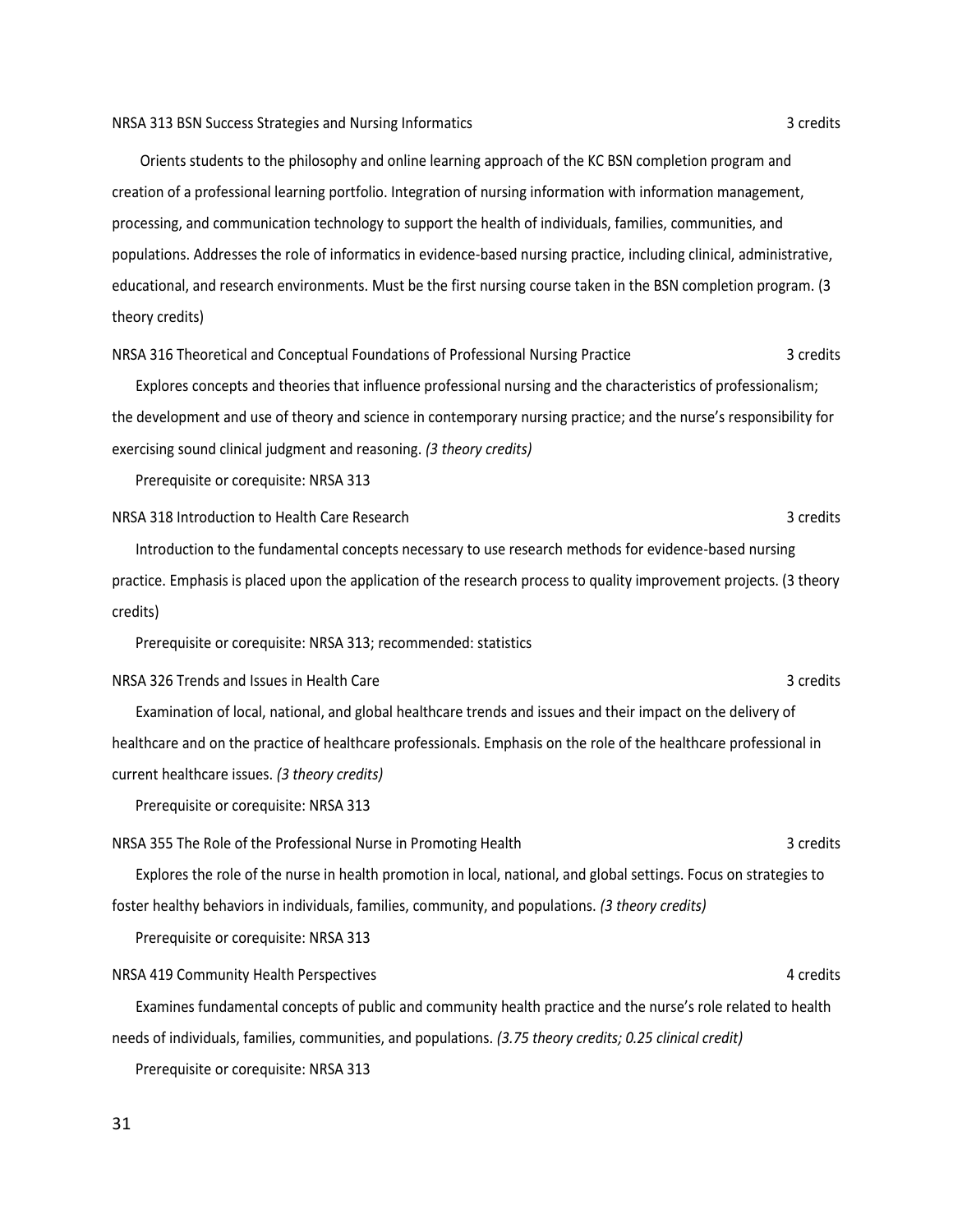#### NRSA 439 Nursing Leadership and Management 4 credits and Management 4 credits

Explores the role of the nurse as leader and manager within the context of Christian caring. Emphasis is placed on concepts related to professional goal setting, delegation, conflict management, organizational structure, interdisciplinary healthcare, and management of cost-effective and evidence-based whole-person care. *(3.75 theory credits; 0.25 clinical credit)*

Prerequisite or corequisite: NRSA 313

#### NRSA 446 Senior Capstone 1 credit and 2 credit and 2 credit and 2 credit and 2 credit and 2 credit and 2 credit

A capstone course in which students demonstrate their professional growth through integration of knowledge and skills showing achievement of the program's student learning outcomes. Must be completed in the final semester of the BSN completion program. *(1 theory credit)*

Corequisite: May be taken with last NRSA courses in the last semester of BSN completion program

#### NRSB 301 Wellness and Health Promotion 3 credits

Concepts from nursing, nutrition, pharmacology, and bio-psychosocial sciences are used to critically examine the determinants of health, wellness, and illness across the lifespan. Environmental, sociocultural, and economic factors that influence healthcare practices are emphasized, as well as the collaborative relationship that exists between the patient and the nurse in this process. Explores strategies of health promotion and primary prevention for individuals and healthy populations. (Semester 5) *(3 theory credits; 0 laboratory credits; 0 clinical credits)*

#### NRSB 305 Pharmacology in Nursing 3 credits 3 credits 3 credits

This course will develop an understanding of basic principles of pharmacology, including drug absorption, distribution, metabolism, excretion, actions, effects, and therapeutic outcomes of medication classifications. Emphasis is placed on the baccalaureate nurse's role, utilizing critical reasoning in the application of therapeutic pharmacological principles in professional nursing practice. (Semester 4) (3 theory credits; 0 laboratory credits; 0 clinical credits)

Prerequisites: Successful completion of semesters 1-3 of the prelicensure BSN program Corequisites: NRSB 311 or NRSB 310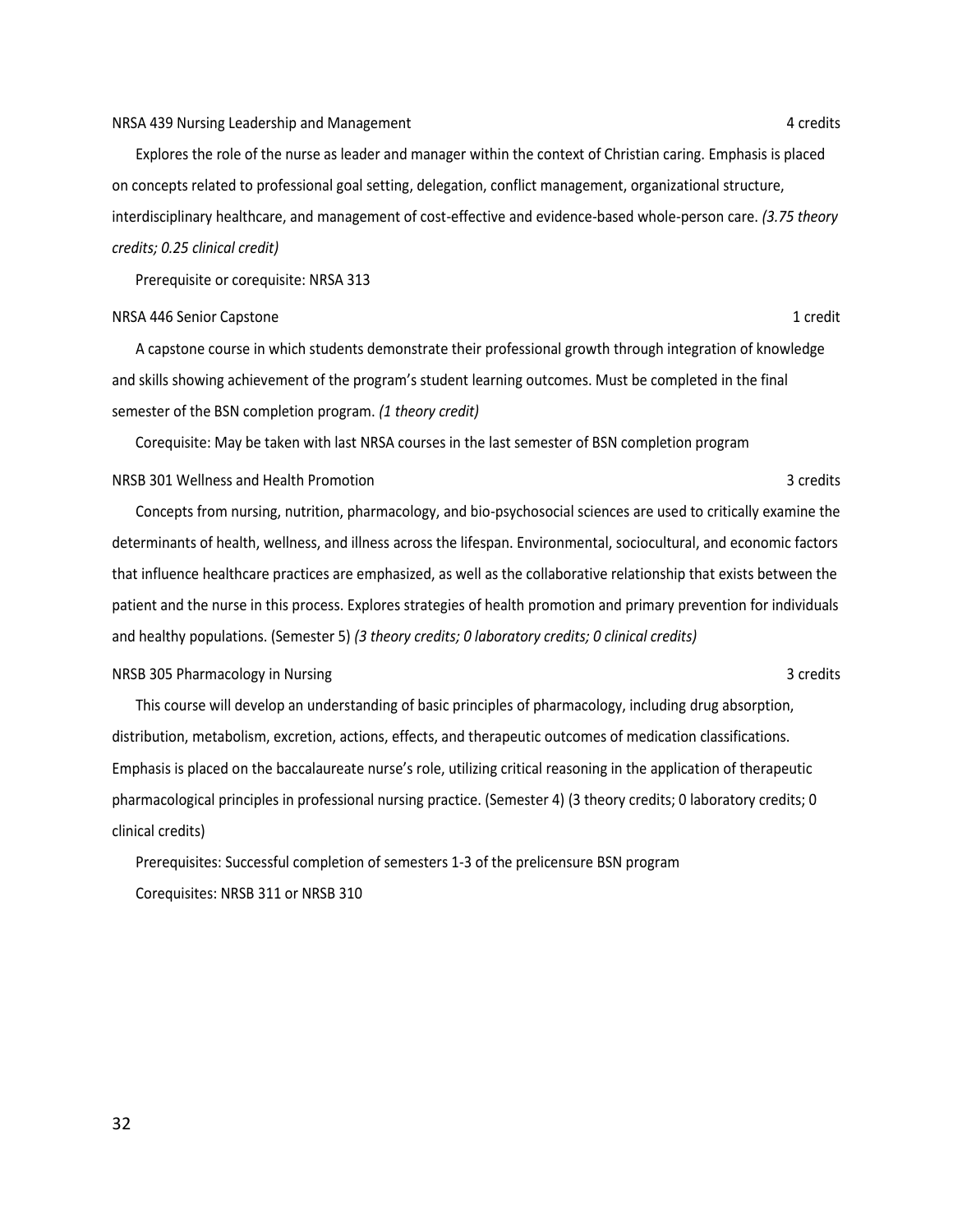#### NRSB 311 Foundations of Nursing 5 credits and 5 credits in the state of the state of the state of the state of the state of the state of the state of the state of the state of the state of the state of the state of the sta

Introduces the fundamental concepts of nursing, Christian caring and professional role development for the baccalaureate nurse. Students develop beginning knowledge and clinical competencies in the areas of health assessment, communication, and clinical judgment. Emphasis is placed on creating a basic plan to provide wholeperson care in a variety of settings. (Semester 4) *(3 theory credits; 0.5 laboratory credits, 1.5 clinical credits)* 

Prerequisites: Successful completion of semesters 1-3 of the prelicensure BSN program

Corequisites: NRSB 305, BIOL 350

#### NRSB 310 LPN-to-BSN Transition (hybrid) 3 credits

Provides concepts for transitioning from the role of LPN to a baccalaureate nurse. Emphasis is placed on Christian caring, health and wellness, and professional role development. Included is the role of the baccalaureate nurse in analysis of patient data and use of clinical judgment to formulate, implement, and evaluate outcomes for whole person care. (Semester 4) *(2.75 theory credits; 0.25 laboratory credits, 0 clinical credits)*

Prerequisites: Successful completion of semesters 1-3 of the prelicensure LPN-to-BSN degree track Corequisite: BIOL 350, NRSB 305

#### NRSB 321 Care of Older Adults **5 credits** 5 credits 5 credits 3

Provides foundational nursing concepts to provide Christian caring for older adult individuals experiencing health promotion needs and health alterations. Emphasis is placed on analysis of patient data and use of clinical judgment to formulate, implement, and evaluate outcomes for a whole-person plan of care. (Semester 5) *(3 theory credits; 0.61 laboratory credits, 1.39 clinical credits)*

Prerequisites: NRSB 305, NRSB 311 or NRSB 310, BIOL 350

NRSB 331 Psychiatric/Mental Health Nursing Concepts 4 credits 4 credits

Provides for beginning competence in psychiatric and mental health nursing. Emphasis is placed on emotional, spiritual, and culturally sensitive nursing care to individuals and families experiencing health promotion needs and mental health changes in acute and chronic populations. Students develop an awareness of how the therapeutic use of self provides a supportive presence to others, while managing the therapeutic environment. Students use professional and therapeutic communication, Christian caring, and clinical judgment skills to formulate, implement, and evaluate outcomes for a basic whole-person plan of care. (Semester 7) *(2.6 theory credits; 0.2 laboratory credits, 1.2 clinical credits)*

Prerequisites: NRSB 341, NRSB 355

33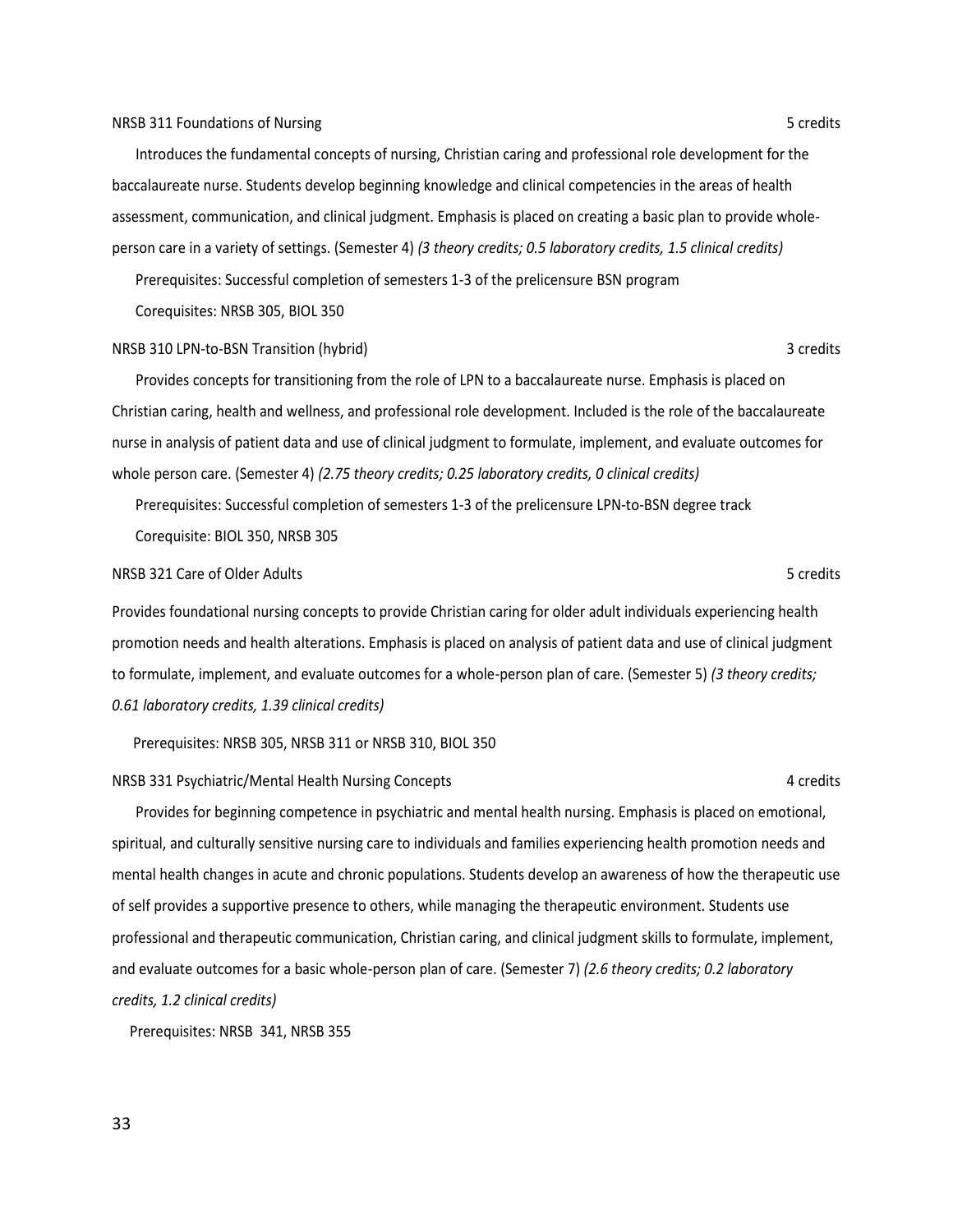Establishes foundation for beginning competence in providing family-centered care to maternal, newborn, and pediatric individuals and families. Emphasis is placed on health promotion needs and health alterations and using clinical judgment and Christian caring to formulate, implement, and evaluate outcomes of a basic plan of wholeperson care for the childbearing and childrearing family. (Semester 6) *(4 theory credits; 0.22 laboratory credits, 1.78 clinical credits)*

Prerequisites: NRSB 321

#### NRSB 355 Population Health Concepts (hybrid) 4 credits

Provides foundation for understanding the health needs of individuals, families, and populations within the community and global settings. Emphasis is placed on the role of the nurse in community assessments, epidemiology, emergency preparedness, and population health. Students use critical reasoning and Christian caring to formulate, implement and evaluate health outcomes in plans of care for all populations. (Semester 6) *(3.5 theory credits; 0.5 clinical credits)*

Prerequisites: NRSB 301, NRSB 321

NRSB 361 Theory: Alterations in Adult Health I 3 credits 3 credits

Integrates nursing concepts to provide Christian caring for multiple patients experiencing acute health alterations. Emphasis is placed on theoretical application of analysis and synthesis of patient data and use of nursing judgment to formulate, implement, and evaluate outcomes for a whole-person plan of care. (Semester 7) *(3 theory credits; 0 laboratory credits, 0 clinical credits)*

Prerequisites: NRSB 341, NRSB 355

Corequisites: NRSB 362

#### NRSB 362 Clinical: Alterations in Adult Health I 3 credits 3 credits

Integrates nursing concepts to provide Christian caring for multiple patients experiencing acute health alterations. Emphasis is placed on clinical application of analysis and synthesis of patient data and use of nursing judgment to formulate, implement, and evaluate outcomes for a whole-person plan of care. (Semester 7) *(0 theory credits; 0.5 laboratory credits, 2.5 clinical credits)*

Prerequisites: NRSB 341, NRSB 355

Corequisites: NRSB 361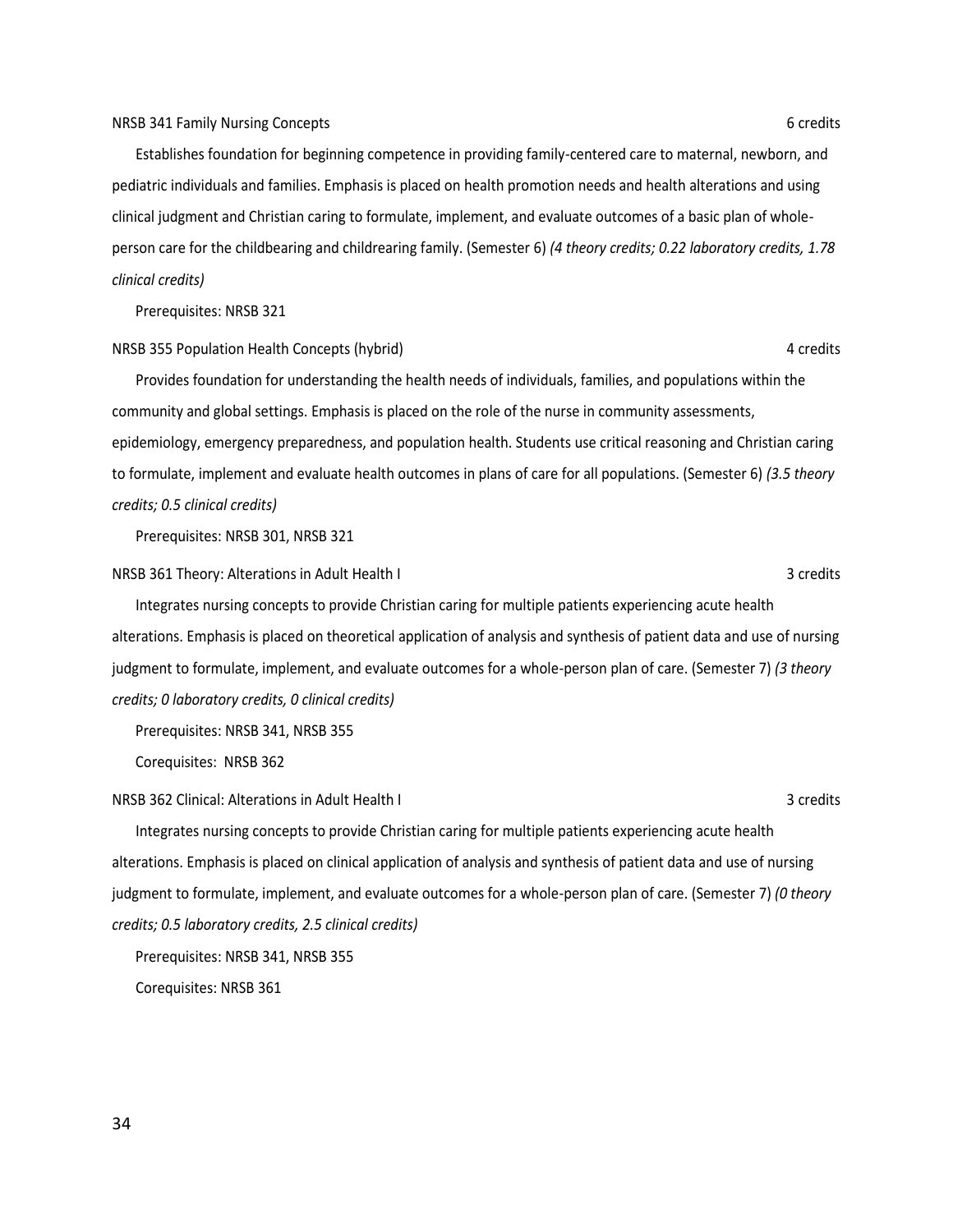#### NRSB 371 Nursing Research 3 credits

Introduction to the fundamental concepts necessary to use research methods for evidence-based nursing practice. Emphasis is placed upon the application of research to quality improvement projects. Students work with faculty to conduct quality improvement projects within the clinical environment. (Semester 7) *(3 theory credits; 0 laboratory credits, 0 clinical credits)*

Prerequisites: MATH 215

NRSB 401 Theory: Alterations in Adult Health II 4 credits and the state of the state of the state of the state of the state of the state of the state of the state of the state of the state of the state of the state of the

Assimilates nursing concepts to provide Christian caring within the context of an interdisciplinary environment for multiple patients experiencing acute to complex health alterations. Emphasis is placed on theoretical application of analysis and synthesis of patient data and use of nursing judgment to formulate, implement, and evaluate outcomes for a whole-person plan of care. (Semester 8) *(4 theory credits; 0 laboratory credits, 0 clinical credits)*

Prerequisites: NRSB 331, NRSB 361, NRSB 362

Corequisites: NRSB 402

NRSB 402 Clinical: Alterations in Adult Health II 4 credits and the state of the state of the 4 credits

Assimilates nursing concepts to provide Christian caring within the context of an interdisciplinary environment for multiple patients experiencing acute to complex health alterations. Emphasis is placed on clinical application of analysis and synthesis of patient data and use of nursing judgment to formulate, implement, and evaluate outcomes for a whole-person plan of care. (Semester 8) *(0.75 theory credits; 0.25 laboratory credits, 3.0 clinical credits)*

Prerequisites: NRSB 331, NRSB 361, NRSB 362

Corequisites: NRSB 401

NRSB 411 Essentials of Nursing Leadership, Management, and Informatics 3 credits 3 credits

Explores the essential principles of leadership and management within the context of Christian caring and the use of informatics in nursing. Emphasis is placed on concepts related to professional goal setting, delegation, conflict management, organizational structure, interdisciplinary healthcare, management of cost effective and evidence-based whole-person care, information technology (IT), and emerging trends in IT. (Semester 8) *(3 theory credits; 0 laboratory credits; 0 clinical credits)*

Prerequisites: NRSB 371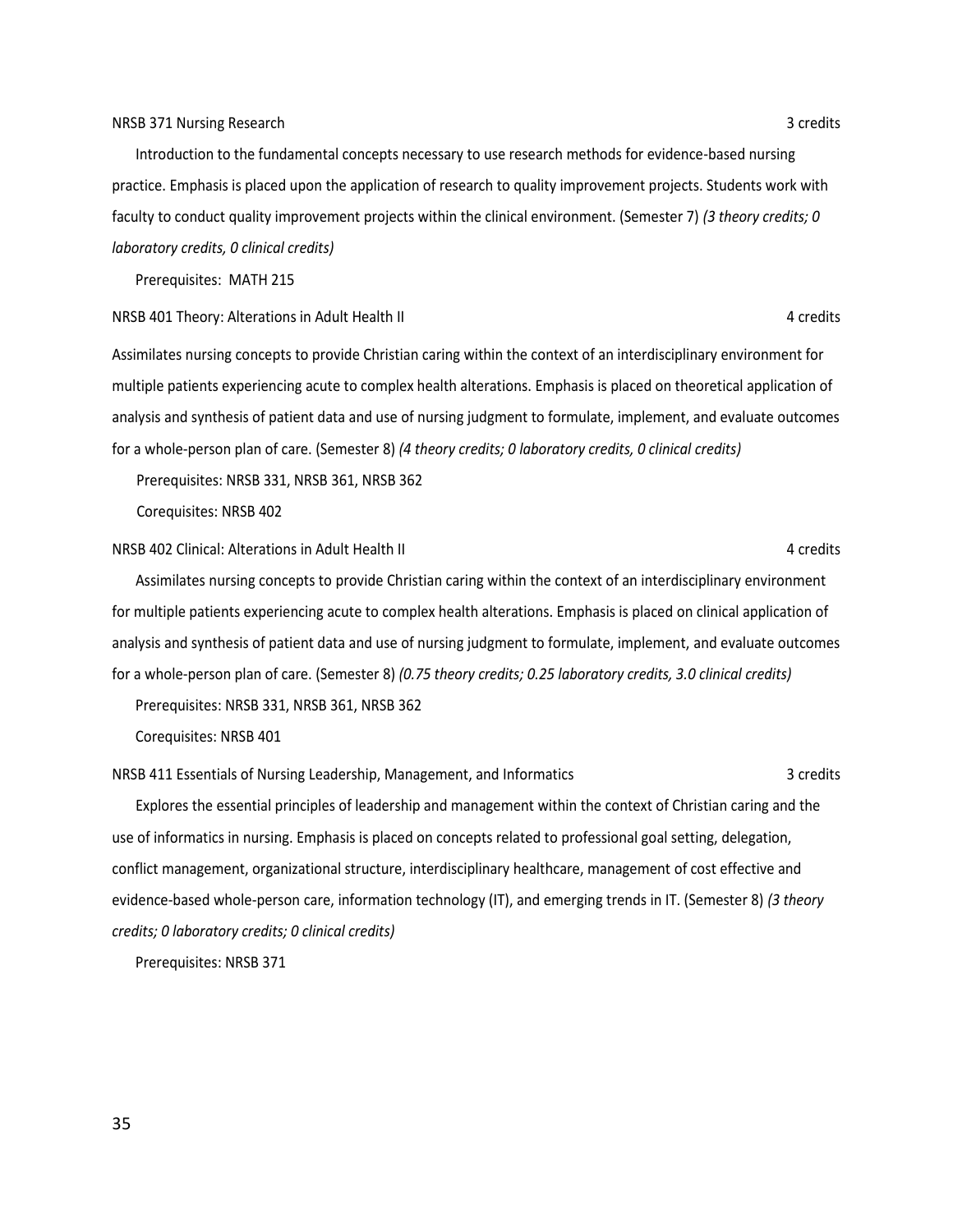#### NRSB 421 Theory: Advanced Nursing Concepts 6 credits 6 credits 6 credits

Transitions student to the role of a competent, Christian caring entry-level baccalaureate nurse who functions in the interdisciplinary environment. Emphasis is placed on theoretical application concepts that prepare the student for the volume and complexity of patient care and nursing judgment expected of a nursing graduate across the continuum of healthcare. (Semester 9) *(6 theory credits; 0 laboratory credits, 0 clinical credits)*

Prerequisites: NRSB 401, NRSB 402

Corequisites: NRSB 423, NRSB 435

#### NRSB 423 Clinical: Advanced Nursing Concepts **4** credits 4 credits 4 credits

Transitions student to the role of a competent, Christian caring entry-level baccalaureate nurse who functions in the interdisciplinary environment. Emphasis is placed on clinical application of concepts that prepare the student for the volume and complexity of patient care and nursing judgment expected of a nursing graduate across the continuum of healthcare. (Semester 9) *(1.28 theory credit; 0.18 laboratory credit, 2.54 clinical credits)*

Prerequisites: NRSB 401, NRSB 402

Corequisites: NRSB 421, NRSB 435

#### NRSB 435 NCLEX-RN Success Strategies 3 credit 3 credit 3 credit 3 credit 3 credit

Synthesizes nursing concepts and theory necessary for entry-level practice as a baccalaureate nurse. Emphasis is placed on individual preparation of students prior to graduation for the National Council on Licensure Examination for RNs. (Semester 9) *(3 theory credit; 0 laboratory credits; 0 clinical credits; pass/fail)*

Prerequisites: Successful completion of semesters 1-8 of the prelicensure BSN program Corequisites: NRSB 421, NRSB 423